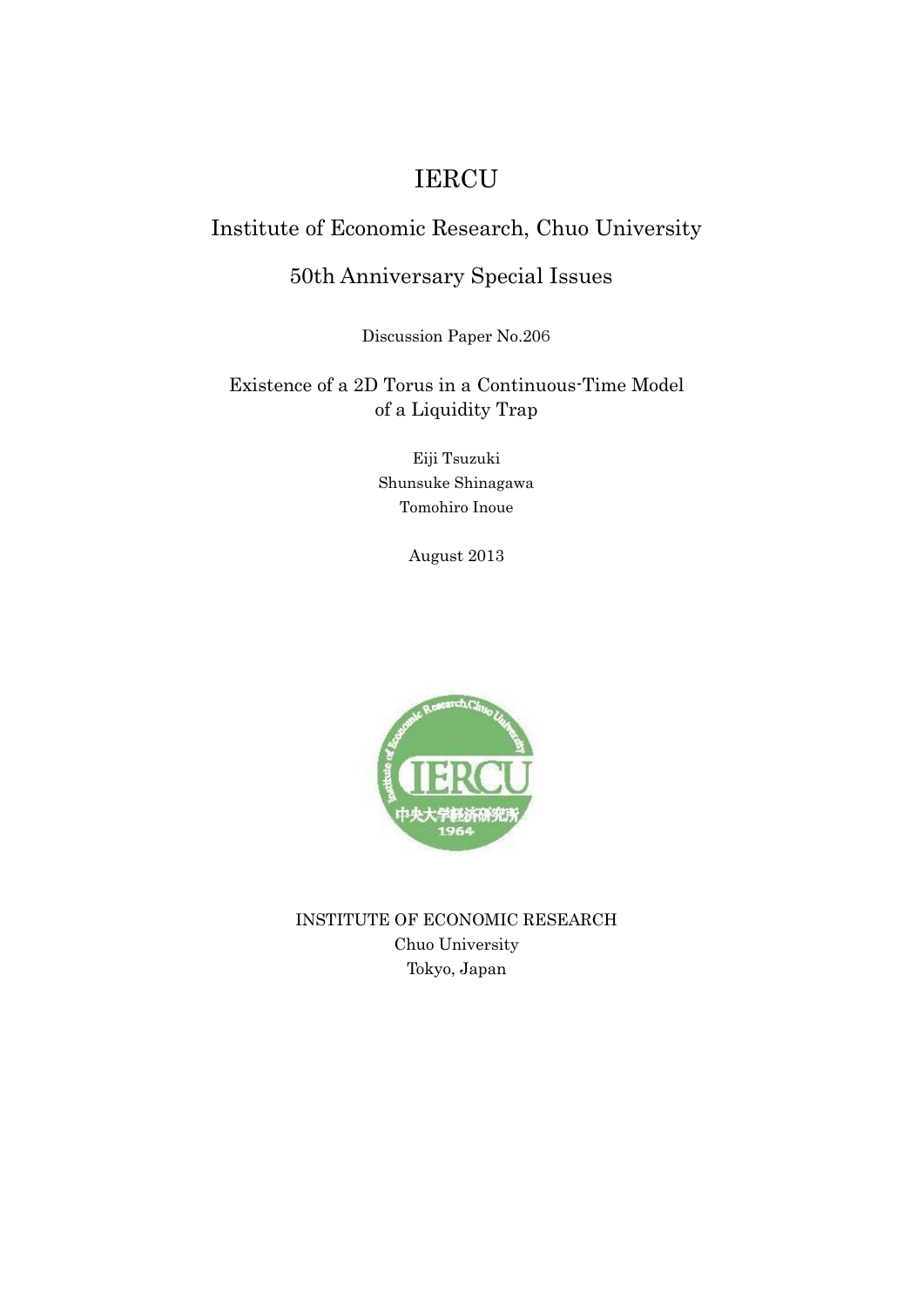# Existence of a 2D Torus in a Continuous-Time Model of a Liquidity Trap

Eiji Tsuzuki<sup>∗</sup> , Shunsuke Shinagawa† , and Tomohiro Inoue†

#### Abstract

The main purpose of this study is to show the existence of a 2D torus in a macrodynamic model of a liquidity trap. The model developed here has two steadystate points: a targeted steady state and a liquidity trap. When a 2D torus exists around a targeted steady state, an economy will keep fluctuating on a torus and never reach the state, unless the variables jump. We develop an analysis using the continuous-time New Keynesian dynamic general equilibrium model proposed by Benhabib et al. (2003). Although their model takes the form of "money in the production function," we reconstruct it into the more typical "money in the utility function."

#### JEL Classification: E32; E52

Keywords: new Keynesian DGE model, backward-looking interest-rate rules, 2D torus, homoclinic orbit, Hopf bifurcation

## 1 Introduction

Two types of New Keynesian dynamic general equilibrium (DGE) model exist: one attributes the cause of liquidity traps to a decrease in the natural rate of interest, while

<sup>∗</sup>Corresponding author. Institute of Economic Research, Chuo University, 742-1 Higashinakano, Hachioji, Tokyo 192-0393, Japan; Faculty of Economics, Daito Bunka University, 560 Iwadono, Higashimatsuyama, Saitama 355-8501, tel.: +81-493-31-1503 (ext. 6174); fax: +81-493-31-1512; e-mail: tsuzukie5@gmail.com.

<sup>†</sup>Faculty of Political Science and Economics, Waseda University, 1-6-1 Nishiwaseda, Shinjuku-ku, Tokyo 169-8050, Japan.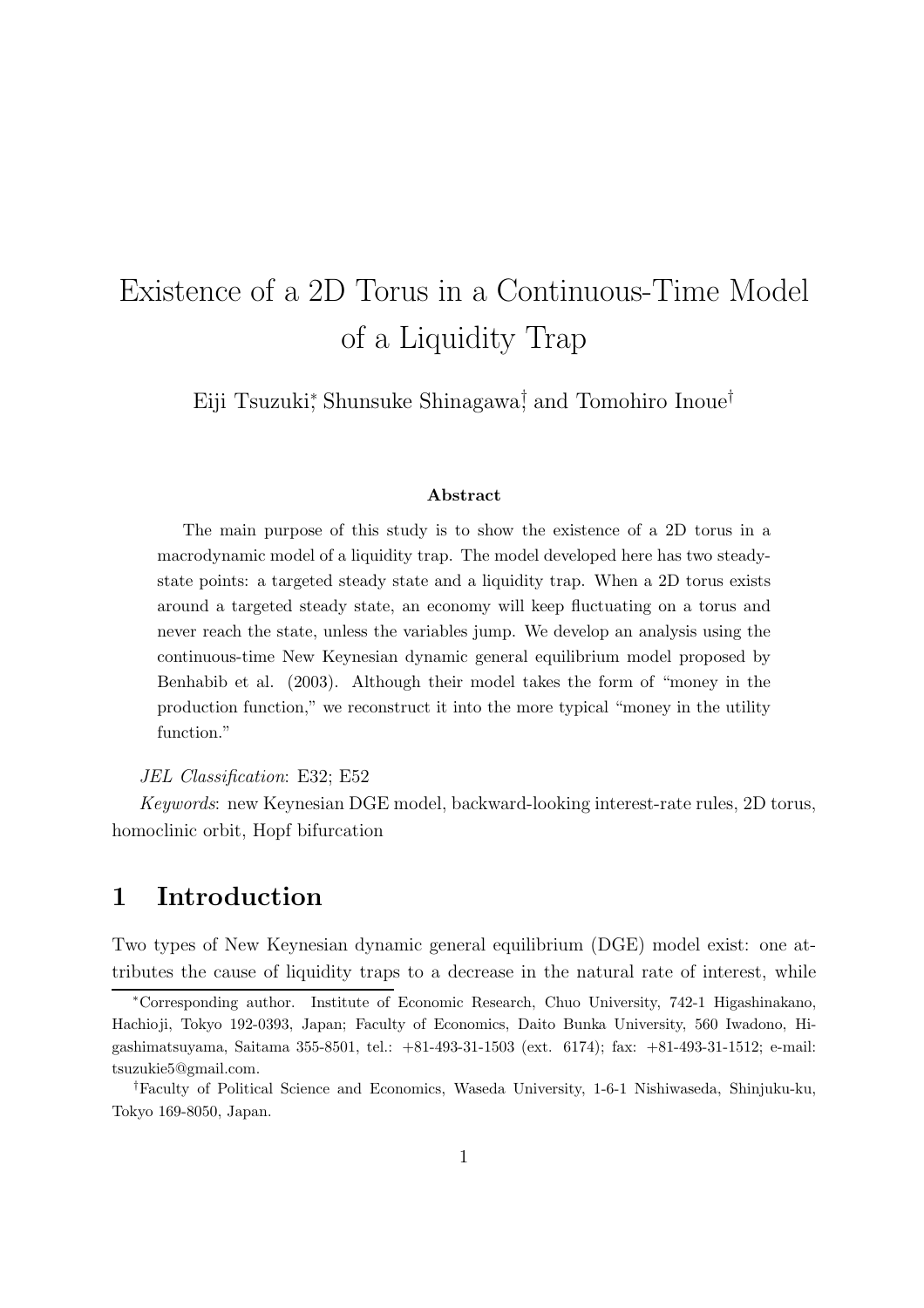the other to the emergence of multiple steady states. Eggertsson and Woodford (2003) is representative of the former, while Benhabib et al. (2001) is that of the latter. This study is based on the latter, in which the liquidity trap is regarded as the result of the emergence of multiple steady states.

Benhabib et al. (2001) demonstrate that a steady state other than that targeted by the central bank can emerge when a zero lower bound on nominal interest rates is considered. If the central bank conducts an active interest rate policy that satisfies the Taylor principle in the neighborhood of a targeted steady state, the economy will be trapped in a lowinflation (and sometimes deflationary) state.<sup>1</sup> They call this low-inflation steady state a liquidity trap.

Benhabib et al.'s (2001) model compounds a two-dimensional system of differential equations. They completely analyze the dynamics and demonstrate the existence of periodic solutions, a homoclinic orbit, and a path connecting the targeted steady state with the liquidity trap (i.e., a saddle connection). Further, Benhabib et al. (2002a) propose a model that compounds a system of difference equations to show the existence of chaos. They suggest that fiscal policies that can prevent an economy from entering a liquidity trap, considered by Benhabib et al. (2002b), are ineffective in avoiding chaos.

Moreover, Benhabib et al. (2003) propose a continuous-time model of liquidity traps that incorporates a backward-looking interest-rate rule under which the central bank adjusts the nominal interest rate in response to a weighted mean of past inflation rates. Their model compounds a three-dimensional system of differential equations. As in Benhabib et al. (2001), Benhabib et al. (2003) demonstrate that multiple steady states (i.e., a targeted steady state and a liquidity trap) can emerge and that periodic solutions, homoclinic orbits, and saddle connections exist. However, they make little reference to a torus.

This study examine the existence of a 2D torus under plausible parameter values in a continuous-time New Keynesian DGE model, which incorporates a backward-looking interest-rate rule with zero lower bound on the nominal interest rate.

Applying Kopell and Howard's (1975) theorem, Benhabib et al. (2003) demonstrate that a homoclinic orbit can exist around a targeted steady state. If a 2D torus does not exist, a solution originating from inside the orbit will converge to the steady state, because it is a stable spiral point (indeterminate). However, if a 2D torus exists, a solution

<sup>&</sup>lt;sup>1</sup>For general arguments about the effects of interest-rate policies using the New Keynesian DGE model, see Woodford (2003), Galí (2008), and Walsh (2010).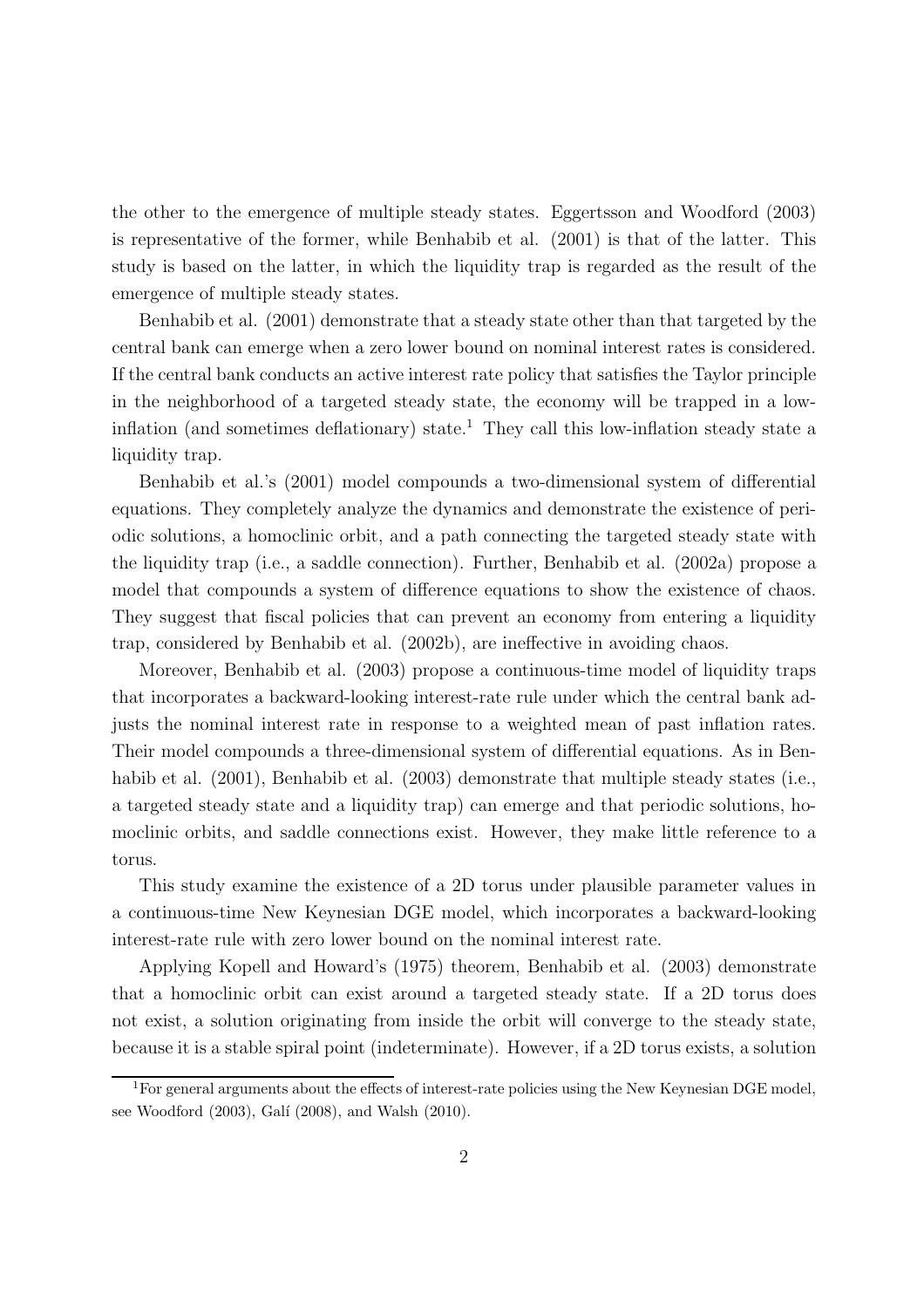originating within the orbit will never attain the steady state unless the variables jump, because solutions keep fluctuating on a torus. Therefore, alongside the liquidity trap, there exists another possibility that an economy cannot reach a targeted steady state. Moreover, as Behnabib et al. (2002a) suggest, these fluctuations cannot be avoided by fiscal policies that can prevent an economy from falling into liquidity traps.

This paper is organized as follows. Section 2 proposes a continuous-time new Keynesian DGE model incorporating a backward-looking interest-rate rule with zero lower bound on the nominal interest rate. Section 3 presents a theorem needed to verify the existence of a homoclinic orbit and applies it to the model proposed in Section 2. Section 4 set the parameters at plausible values and numerically examines the existence of a 2D torus. Section 5 presents the conclusions.

### 2 The model

Although Benhabib et al.'s (2003) model takes the form of the "money in the production function," we reconstruct it into the more typical "money in the utility function."

The model comprises three economic agents: firms, households, and the consolidated government (central bank + government). We assume a perfectly competitive goods market, a monopolistically competitive labor market, sticky nominal wages, and flexible prices.

#### Firms

Firms aggregate a differentiated labor force  $l_i$  ( $i \in [0, 1]$ ) supplied by households according to the Dixit-Stiglitz function as follows:<sup>2</sup>

$$
l = \left[ \int_0^1 l_i^{\frac{\phi - 1}{\phi}} di \right]^{\frac{\phi}{\phi - 1}},\tag{1}
$$

where l is the composite labor and  $\phi$  (> 1) is the elasticity of labor supply.

Firms produce goods using composite labor  $l$  and a constant volume of input  $k$  that they possess (e.g., land). We specify the form of the production function as a constant elasticity of substitution:

$$
y = \left[\zeta l^{\delta} + (1 - \zeta)k^{\delta}\right]^{\frac{1}{\delta}},\tag{2}
$$

<sup>2</sup>See Dixit and Stiglitz (1977) and Blanchard and Kiyotaki (1987) for details.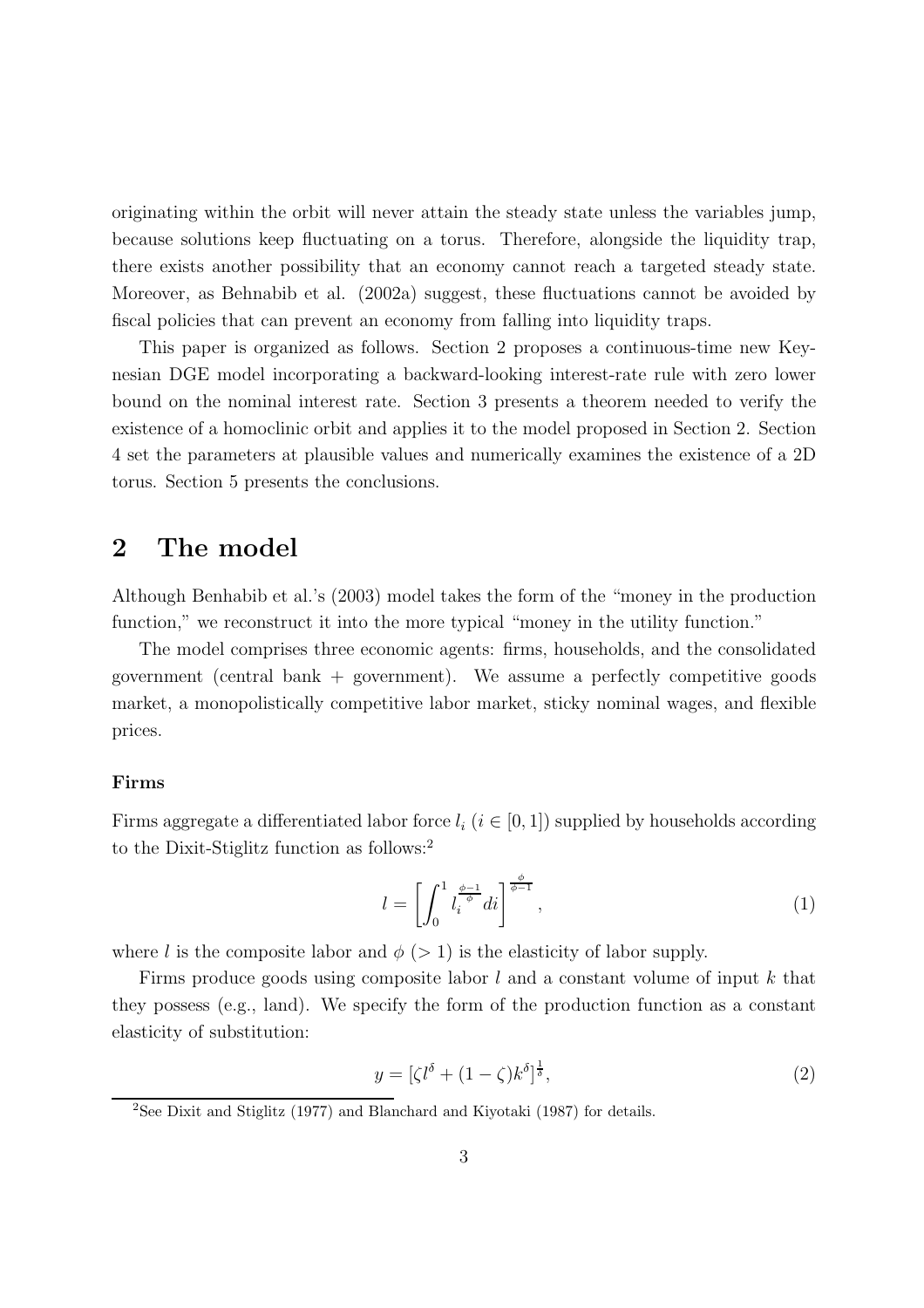where  $0 < \zeta < 1$  and  $\delta$  is the technical substitutability between l and k.<sup>3</sup> For simplicity, we employ the following assumption:

#### **Assumption 1** l and k are perfectly substitutable  $(\delta \rightarrow 1)$ .

Given the nominal wage rate of labor  $i W_i$  and the volume of composite labor  $l$ , firms determine the volume of  $l_i$  to minimize total cost  $\int_0^1 W_i l_i dt$ . The first-order condition for optimality is given by

$$
l_i = \left(\frac{W_i}{W}\right)^{-\phi} l,\tag{3}
$$

where  $W$  is the nominal wage rate of composite labor defined as

$$
W = \left[ \int_0^1 W_i^{1-\phi} di \right]^{\frac{1}{1-\phi}}.
$$
 (4)

Because the goods market is perfectly competitive, firm profits are zero. Further, we assume that the value created by input  $k$  is distributed to households in a lump sum. Then  $\zeta p = W$  holds, where p is the price of goods.

#### Households

Households obtain utility from consumption  $c$  and real money balances  $m<sup>4</sup>$  and disutility from labor  $l_i$  and wage negotiations  $\omega_i$  (reflected by the change rate in nominal wage).

We specify the form of the instantaneous utility function as

$$
\ln c + \ln m - \frac{l_i^{1+\psi}}{1+\psi} - \frac{\eta}{2}(\omega_i - \bar{\omega})^2,
$$

where  $\psi$  (> 0) denotes the elasticity of marginal disutility of labor and  $\eta$  (> 0) denotes the stickiness of nominal wages; if  $\eta > 0$ , nominal wages are sticky, and if  $\eta \to 0$ , they are flexible.<sup>5</sup>  $\bar{\omega}$  is a constant that reflects households' subjective views about inflation. They take wage adjustment costs when the rate of change in the nominal wages differs from  $\bar{\omega}$ .

<sup>&</sup>lt;sup>3</sup>In Benhabib et al.'s (2003) model, real money balances m enter Eq. (2) in place of k as an input.

<sup>&</sup>lt;sup>4</sup>For precision, we must write c as  $c_i$  and m as  $m_i$ ; however, because households are identical in consumption and money holdings, we simply denote them by  $c$  and  $m$ , respectively.

<sup>&</sup>lt;sup>5</sup>We followed Rotemberg's (1982) formulation of wage adjustment cost.  $\frac{\eta}{2}(\omega_i - \bar{\omega})^2$  can be regarded as psychological stresses caused by wage negotiations.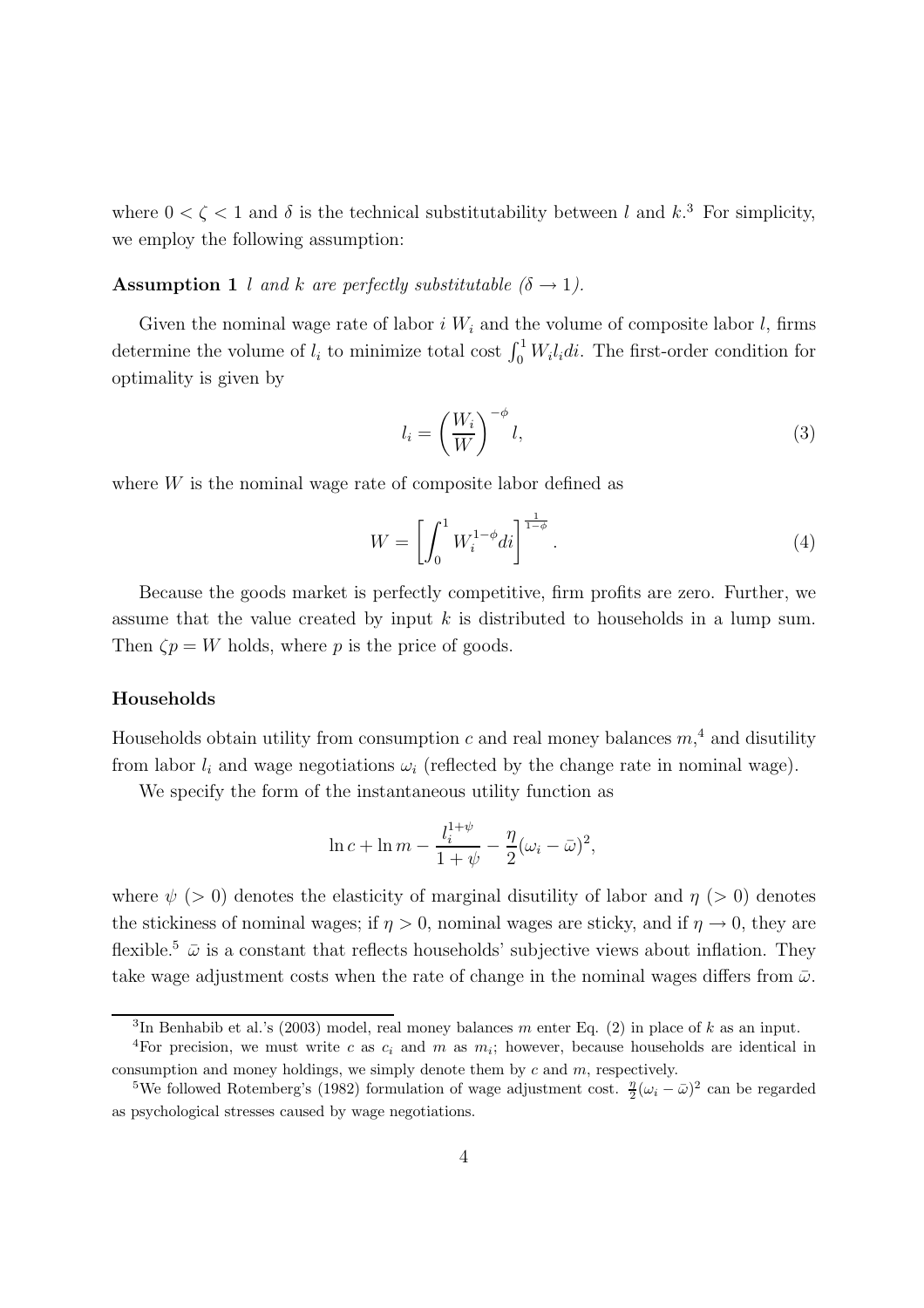Assuming that assets A are composed of money M and bonds B

$$
A = M + B,
$$

we obtain

$$
\dot{A} = RB + W_i l_i + p(1 - \zeta)k - pc - p\tau,
$$
\n(5)

where R is the nominal interest rate of bonds. Eq. (5) indicates that income  $p(1-\zeta)k$  as well as capital and wage income increase assets and that consumption and tax  $p\tau$  decrease them. Rewriting Eq. (5) in terms of real variables, we obtain

$$
\dot{a} = ra + w_i l_i + (1 - \zeta) k - c - \tau - Rm,\tag{6}
$$

where  $a = \frac{A}{n}$  $\frac{A}{p}$  is real asset balances,  $r = R - \pi$  is the real interest rate, and  $w_i = \frac{W_i}{p}$  $\frac{v_i}{p}$  is the real wage rate of labor i.

Household *i* determines the volume of c, m, and  $\omega_i$  subject to the demand function for labor i (3) and the budget constraint (6) to maximize the discounted present value of the stream of utility, given by

$$
U_i = \int_0^\infty \left[ \ln c + \ln m - \frac{l_i^{1+\psi}}{1+\psi} - \frac{\eta}{2} (\omega_i - \bar{\omega})^2 \right] e^{-\rho t} dt,
$$

where  $\rho$  ( $> 0$ ) is the subjective discount rate.

First-order conditions for optimality are given by (see Appendix A.1)

$$
\frac{\dot{c}}{c} + \pi + \rho = R = \frac{c}{m},\tag{7}
$$

$$
\dot{\omega} = \rho(\omega - \bar{\omega}) - \frac{\phi l^{1+\psi}}{\eta} - \frac{(1-\phi)\zeta l}{\eta c}.
$$
\n(8)

#### Consolidated government

We formulate the central bank's policy rule as follows:

$$
R = R^* e^{\frac{D}{R^*} (\pi^p - \pi^*)},\tag{9}
$$

which represents a backward-looking interest-rate rule with zero lower bound on the nominal interest rate.<sup>6</sup>  $D$  (> 0) denotes the elasticity of the interest rate with respect to the

 ${}^{6}$ The original Taylor rule by Taylor (1993) assumes that the nominal interest rate responds both to the inflation rate and the output (GDP gap). However, there is a positive correlation between the two variables; hence, there are no qualitative differences in the results of two cases where only inflation is considered and where both inflation and output are considered. For the sake of simplicity, we consider a special case where the nominal interest rate responds only to the inflation rate.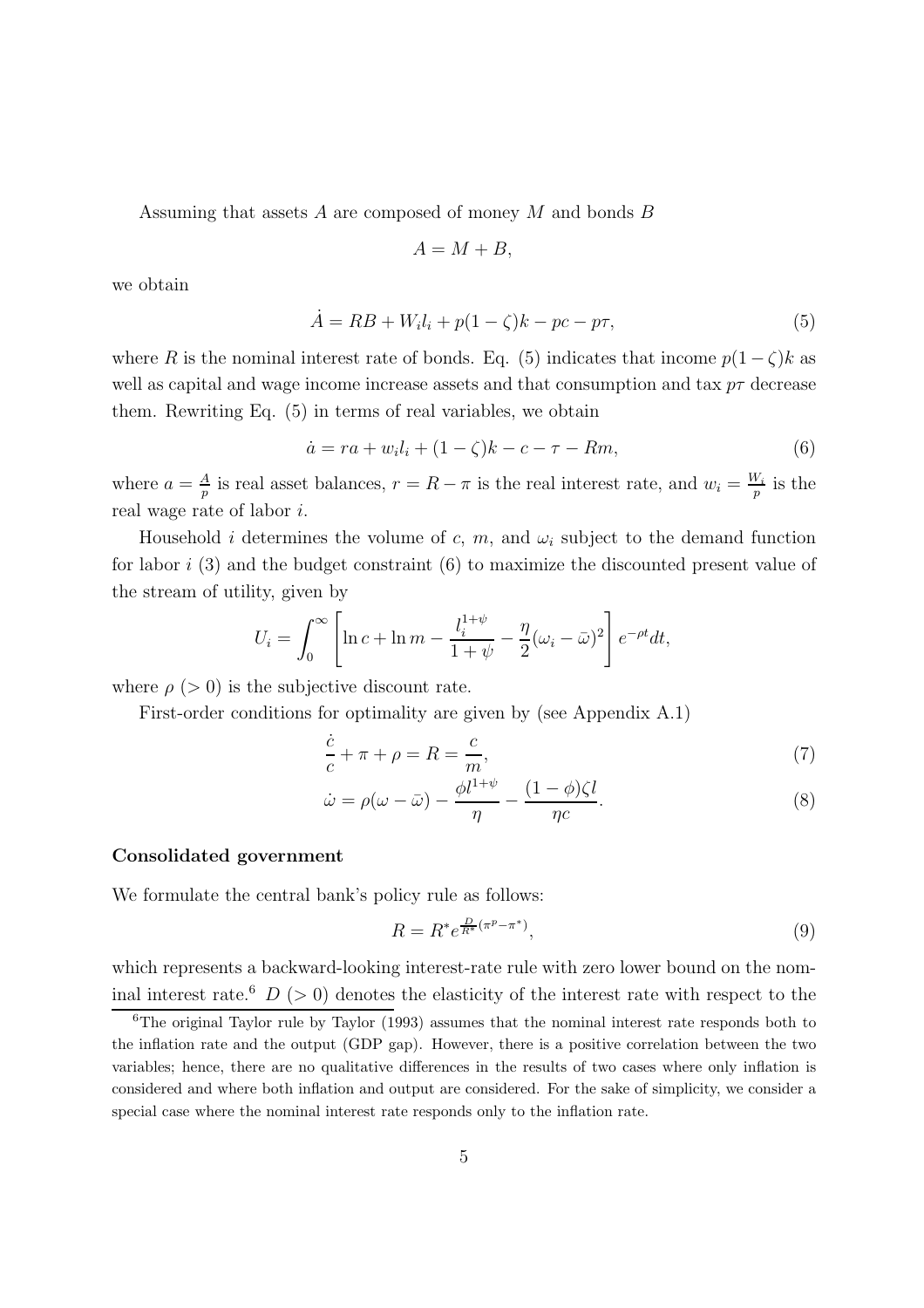inflation rate. If  $D > 1$ , the central bank conducts an active policy around the targeted steady state  $(\pi^*)$ ; however, it conducts a passive policy if  $D < 1$ .  $\pi^p$  is a weighted mean of past inflation rates, defined as

$$
\pi^{p}(t) = b \int_{-\infty}^{t} \pi(s) e^{-b(t-s)} ds,
$$
\n(10)

where  $b (> 0)$  denotes the degree of backward looking of the central bank. As Benhabib et al. (2003) show, if the central bank conducts an active policy around the targeted steady state, another steady state with low inflation (i.e., a liquidity trap) emerges.

Differentiating Eq.  $(10)$  with respect to time t, we obtain

$$
\dot{\pi}^p = b(\pi - \pi^p). \tag{11}
$$

Government expenditures are assumed to be zero. Then the budget consitarint of the consolidated government is given by

$$
\dot{B} + \dot{M} = RB - p\tau.
$$

Rewriting this equation in terms of real variables, we obtain

$$
\dot{a}=ra-\tau-Rm.
$$

The present discounted value of total government liabilities must converge to zero:

$$
\lim_{t \to \infty} a(t)e^{-\int_0^t r(s)ds} = 0.
$$

This type of fiscal-monetary regime is refered to the Ricardian policy (see Benhabib et al. 2002b).

#### System of differential equations

Using the goods market equilibrium condition  $y = c$ , our model can be summarized in the following system of differential equations:

$$
\begin{aligned}\n\dot{c} &= [R^* e^{\frac{D}{R^*}(\pi^p - \pi^*)} - \pi - \rho]c, \\
\dot{\pi} &= \rho(\pi - \bar{\pi}) - \frac{\phi(\frac{c}{\zeta} - \frac{1-\zeta}{\zeta}k)^{1+\psi}}{\eta} - \frac{(1-\phi)[1 - (1-\zeta)\frac{k}{c}]}{\eta}, \\
\dot{\pi}^p &= b(\pi - \pi^p),\n\end{aligned} \tag{12}
$$

where  $\bar{\pi} = \bar{\omega}$  because  $\zeta p = W$ .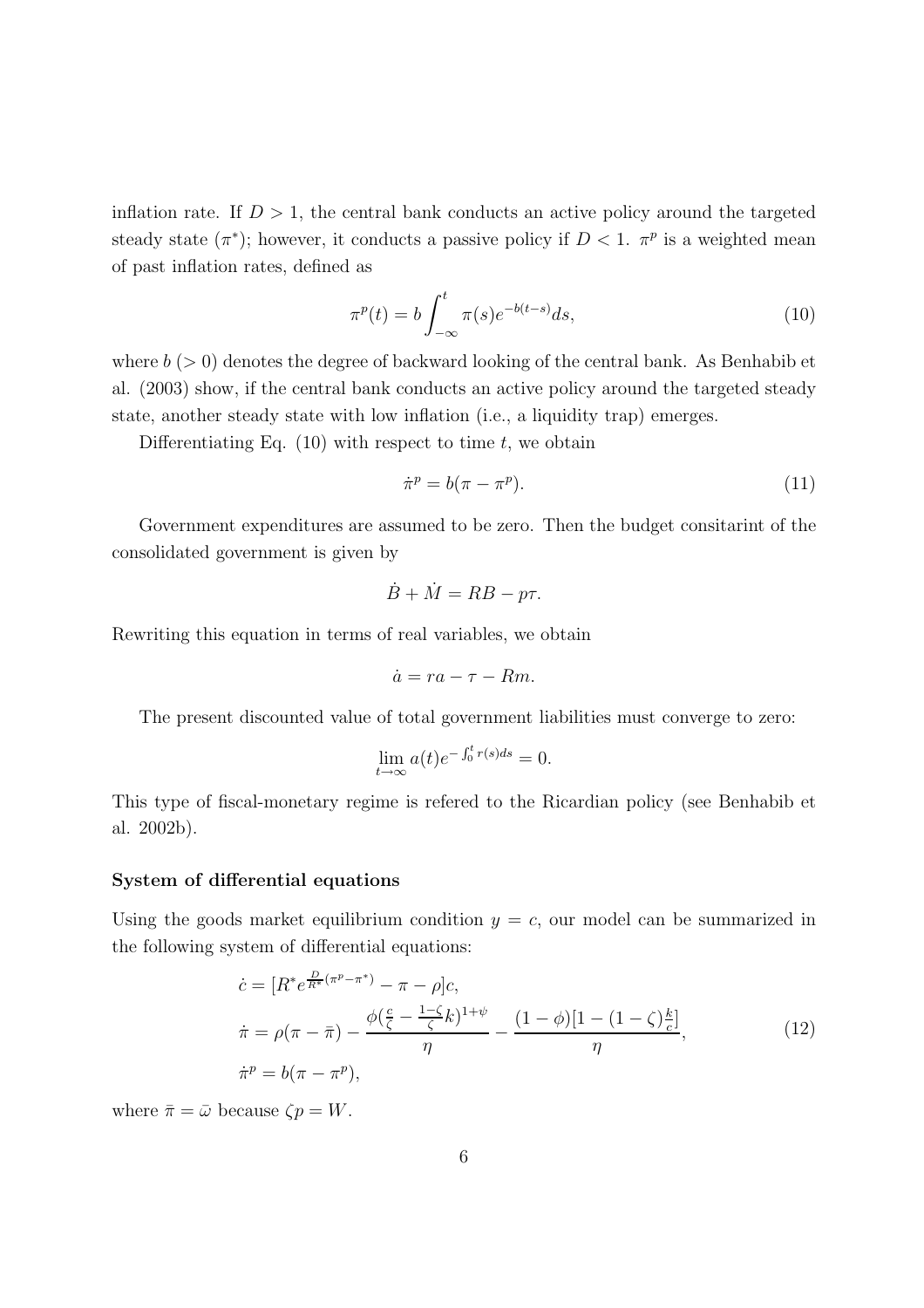#### Steady states

The steady-state value of  $\pi$  and  $\pi^p$  in the targeted steady state is given by  $\pi^* = (\pi^p)^* =$  $R^* - \rho$ .

Define that

$$
h(c) \equiv -\phi \left(\frac{c}{\zeta} - \frac{1-\zeta}{\zeta}k\right)^{1+\psi} - (1-\phi) \left[1 - (1-\zeta)\frac{k}{c}\right],
$$

we then obtain

$$
\dot{\pi} = \rho(\pi - \bar{\pi}) + h(c)/\eta.
$$

Hence, the long-run Phillips curve is given by  $\pi - \bar{\pi} = -h(c)/(\rho \eta)$ . Given the value of  $\pi$ , the steady-state value of  $c$  is determined to satisfy this equation. Because the volume of employment  $l=\frac{1}{\zeta}$  $\frac{1}{\zeta}(y - (1 - \zeta)k) = \frac{1}{\zeta}(c - (1 - \zeta)k)$  must be non-negative, c must satisfy the condition that  $c \geq \underline{c} \equiv (1 - \zeta)k$ .

Function  $h(c)$  can be rewritten as follows:

$$
h(c) = \left[ -\frac{\phi}{\zeta^{1+\psi}}(c-\underline{c})^{\psi} - (1-\phi)\frac{1}{c} \right] (c-\underline{c}) \equiv \hat{h}(c)(c-\underline{c}).
$$

Therefore, the value of c that satisfies the equation  $\hat{h}(c) = g(c) \equiv \frac{-\rho \eta (\pi^* - \bar{\pi})}{c - c}$  $\frac{\pi(-\pi)}{c-c}$  is the steadystate value.

•  $\hat{h}(c)$  is monotonically decreasing for  $c > c$ :

$$
\hat{h}'(c) = -\frac{\phi\psi}{\zeta^{1+\psi}}(c-\underline{c})^{\psi-1} - (\phi-1)c^{-2} < 0.
$$

•  $\hat{h}(\underline{c}) = (\phi - 1)\frac{1}{\underline{c}} > 0$  and  $\lim_{c \to \infty} \hat{h}(c) = -\infty$ .

In addition, if  $\pi^* < \bar{\pi}$ , function  $g(c)$  is drawn as shown in Fig. 1; if  $\pi^* > \bar{\pi}$ , it is drawn as shown in Fig. 2. Whenever  $\pi^* < \bar{\pi}$  and the value of  $\bar{\pi}$  is sufficiently close to  $\pi^*$ ,  $\hat{h}(c) = g(c)$  has two real roots  $(c^*$  and  $\hat{c}_1)$  in the range of  $c > \underline{c}$  (see Fig. 1). On the other hand, if  $\pi^* > \bar{\pi}$ ,  $\hat{h}(c) = g(c)$  has a unique real root  $(\hat{c}_2)$  in the range of  $c > \underline{c}$  independent of parameter values.<sup>7</sup>

<sup>&</sup>lt;sup>7</sup>If  $\pi^* = \bar{\pi}, \underline{c}$  becomes a steady-state value. The steady-state value  $\underline{c}$  represents an equilibrium at which employment is zero. In our model,  $k$  and  $l$  are perfectly substitutable; hence, an economy can produce and continue to consume goods using k only (without labor).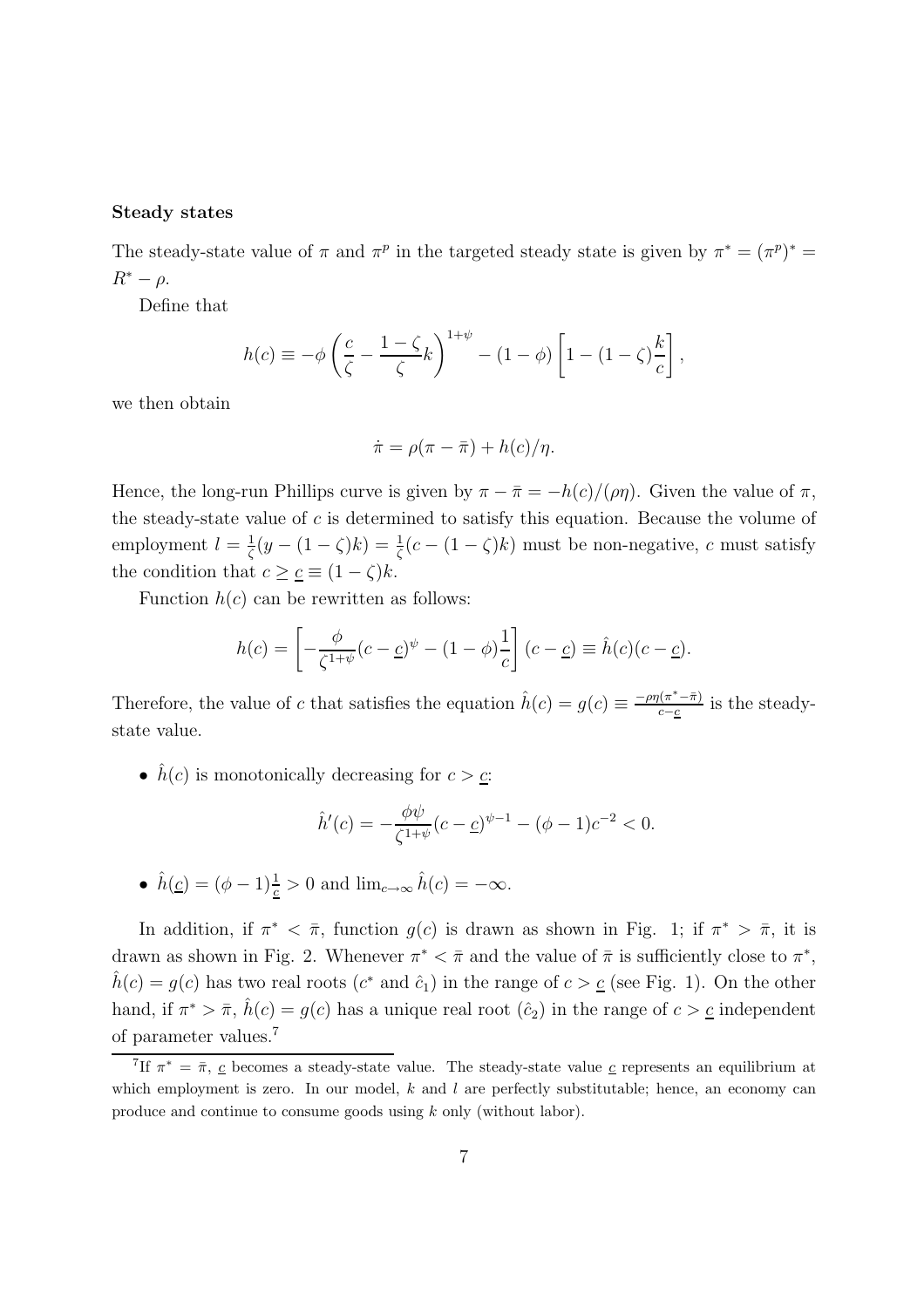

Figure 1: Case where  $\pi^* < \bar{\pi}$  (two real roots exist)



Figure 2: Case where  $\pi^* > \bar{\pi}$ 

## 3 Existence of a homoclinic orbit

We present Kopell and Howard's (1975) theorem that provides conditions for assuring the existence of a homoclinic orbit.

Theorem 1 (Kopell and Howard, 1975; Theorem 7.1 and Corollary 7.1) : Let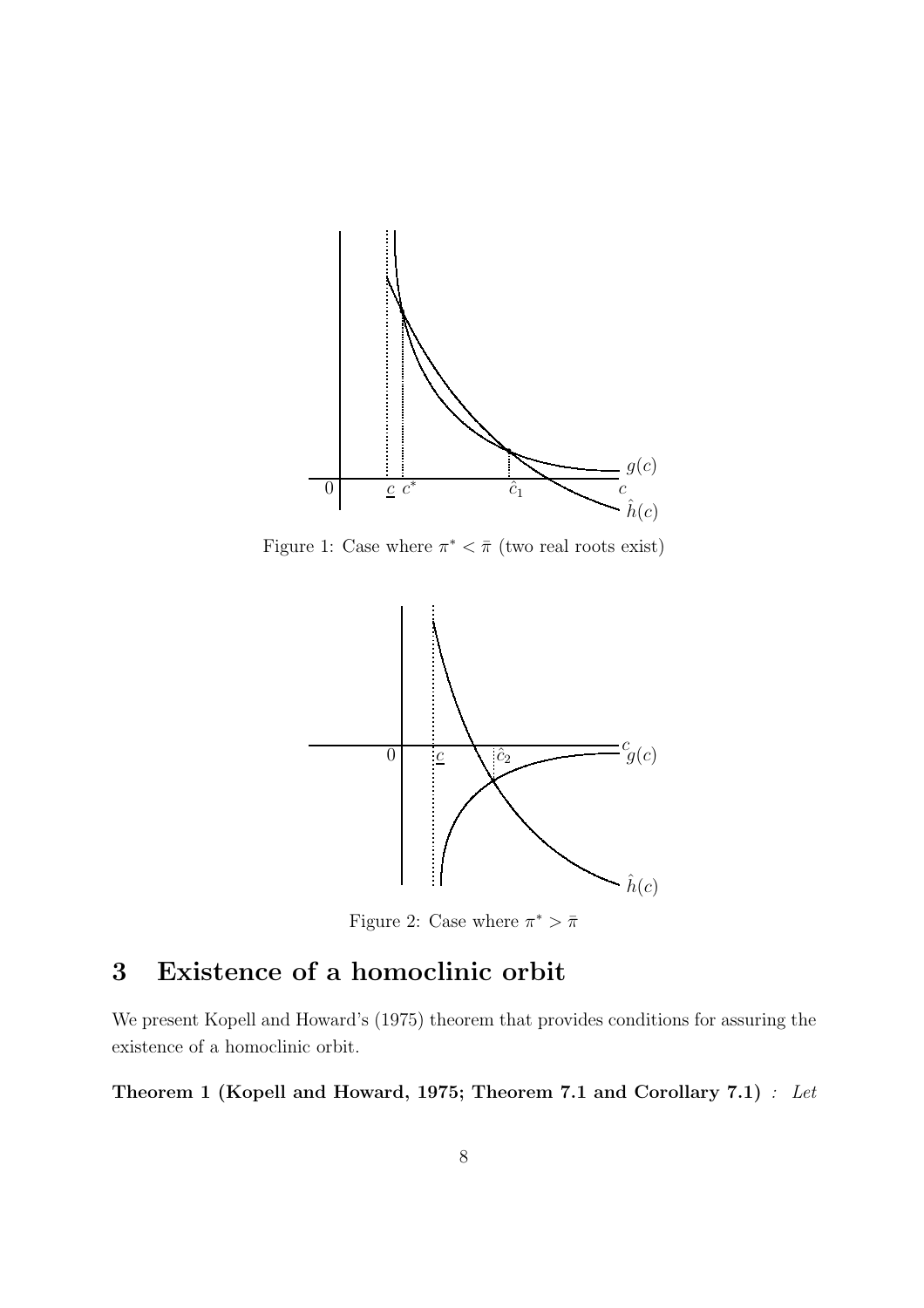$\dot{X}=F_{\mu,\nu}(X)$  be a two-parameter family of ordinary differential equations on  $\real^n$ , F smooth in all its arguments, such that  $F_{\mu,\nu}(0) = 0$ . Using a Taylor expansion,  $\dot{X} = F_{\mu,\nu}(X)$  can be written

$$
\dot{X} = (A + \mu A_1 + \nu A_2)X + Q(X, X) + R_1(X, \mu, \nu),
$$

where A,  $A_1$ ,  $A_2$  are  $n \times n$  matrices, the vector  $Q(X, X)$  contains terms quadratic in  $x_i$ and is independent of  $(\mu, \nu)$ , and  $R_1(X, \mu, \nu) = o(\mu x_i, \nu x_i, x_i x_j)$ . Also assume

- 1.  $dF_{0,0}(0)$  has a double-zero eigenvalue corresponding to a single eigenvector e.
- 2. The mapping  $(\mu, \nu) \rightarrow (\det dF_{\mu,\nu}(\mathbf{0}), \sigma(dF_{\mu,\nu}(\mathbf{0})))$  has a nonzero Jacobian at  $(\mu, \nu)$  =  $(0, 0)$ , where  $\sigma(dF_{\mu,\nu}(\mathbf{0}))$  is the sum of the principal minors of  $dF_{\mu,\nu}(\mathbf{0})$ .
- 3.  $[dF_{0,0}(0)Q(e,e)]$  has rank n.

Then there is a curve  $f(\mu, \nu) = 0$  such that if  $f(\mu_0, \nu_0) = 0$ ,  $\dot{X} = F_{\mu_0, \nu_0}(X)$  has a homoclinic orbit. This one-parameter family of homoclinic orbits (in  $X, \mu, \nu$  space) is on the boundary of a two-parameter family of periodic solutions. For all sufficiently small values of  $|\nu|, |\mu|, i \in \overline{X} = F_{\mu,\nu}(X)$  has neither a homoclinic orbit nor a periodic solution, there is a unique trajectory joining the critical (fixed) points (i.e., a saddle connection).

### Applying Theorem 1

Consider the three-dimensional system of differential equations (12). We transform variables so as to make the origin a fixed point:

$$
x_1 = -\ln(c/c^*), \quad x_2 = \pi - \pi^*, \quad x_3 = \pi^p - \pi^*
$$

Then System (12) can be rewritten as

$$
\begin{aligned}\n\dot{x}_1 &= -R^* e^{\frac{D}{R^*} x_3} + (x_2 + \pi^*) + \rho, \\
\dot{x}_2 &= \rho(x_2 + \pi^* - \bar{\pi}) - \frac{\phi}{\eta} \left( \frac{c^*}{\zeta} e^{-x_1} - \frac{1 - \zeta}{\zeta} k \right)^{1 + \psi} - \frac{(1 - \phi)[1 - (1 - \zeta)\frac{k}{c^*}e^{x_1}]}{\eta},\n\end{aligned} \tag{13}
$$
\n
$$
\dot{x}_3 = b(x_2 - x_3).
$$

Further, we assume that  $(\mu, \nu) = (b + \frac{A_{21}}{a})$  $\frac{q_{21}}{\rho}$ , 1 – D),<sup>8</sup> where  $A_{21} \equiv \frac{\phi(1+\psi)}{\eta}$  $\frac{(-i\psi)}{\eta}$  $\left(\frac{c^*}{\zeta} - \frac{1-\zeta}{\zeta}\right)$  $(\frac{-\zeta}{\zeta}k)^{\psi}\frac{c^*}{\zeta}+$  $(1-\phi)(1-\zeta)\frac{k}{c^*}$  $\frac{1-\varsigma}{\eta}$ .

<sup>&</sup>lt;sup>8</sup>Changing the value of  $\mu$  produces a corresponding change in the value of b.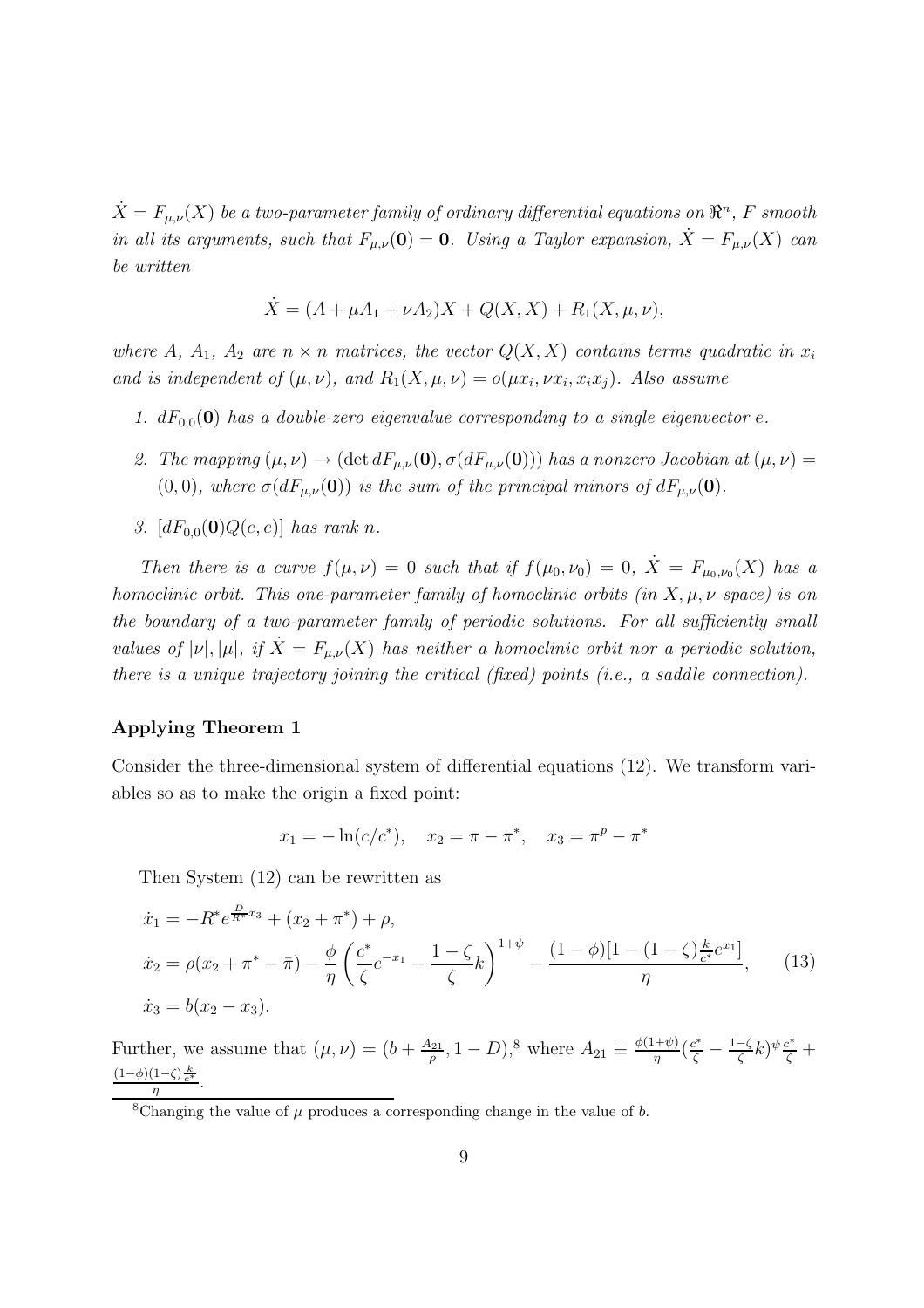Denote that  $X = [x_1, x_2, x_3]'$ , then Eq. (13) can be written as

$$
\dot{X} = F_{\mu,\nu}(X) = (F1(X,\mu,\nu), F2(X,\mu,\nu), F3(X,\mu,\nu)).
$$

Because F is smooth and  $F_{\mu,\nu}(0) = 0$ , the premises of Theorem 1 are satisfied. We can assert the following proposition.

**Proposition 1** If  $A_{21} \neq 0$ , there is a homoclinic orbit around the targeted steady state for a certain set of parameter values.

Proof: See Appendix A.2.

### 4 Existence of a 2D torus

This section set the parameters at plausible values and demonstrates that a 2D torus can surround the targeted steady state in the system of differential equations (13).

Following Benhabib et al.  $(2003)$ , we set parameter values as shown in Table 1.<sup>9</sup> In the case where  $\bar{\pi} = 0.08$   $(\bar{\pi} > \pi^*)$ , we obtain  $c^* = 0.2012$  and  $\hat{c}_1 = 0.8840$  under Table 1.<sup>10</sup> On the other hand, if  $\bar{\pi} = 0.001$ , we obtain  $\hat{c}_2 = 0.8875$ .

|  | $\pi^*$ D $\phi$ $\rho$                                                   | $\psi$ $\eta$ $\zeta$ $k$ |  |
|--|---------------------------------------------------------------------------|---------------------------|--|
|  | $0.01 \quad 1.5 \quad 21 \quad 0.005 \quad 1 \quad 350 \quad 0.8 \quad 1$ |                           |  |

### Steady state  $c^*$

When the steady-state value of c is given by  $c^* = 0.2012$ , we obtain  $A_{21} = -0.0568 \neq 0$ . Therefore, System (13) satisfies the conditions of Theorem 1 and has a homoclinic orbit.

Taking b as a bifurcation parameter, the dynamics of the system around the targeted steady state  $c^*$  vary as shown in Table 2, depending on the value of  $b$ .

<sup>&</sup>lt;sup>9</sup>We set  $\zeta = 0.8$  and  $k = 1$  here, but the main results in this study are not dependent on these values and hold for a relatively wide range of values for  $\zeta$  and  $k$ .

 $^{10}h'(0.2012) > 0$  and  $h'(0.8840) < 0$ . The long-run Phillips curve is given by  $\pi - \bar{\pi} = -h(c)/(\rho \eta)$ . Hence, the relation is negative between c and  $\pi$  when  $h'(c) > 0$ , whereas the relation is positive when  $h'(c) < 0$ . Thus,  $c = 0.8840$  is viewed as the "usual" steady state.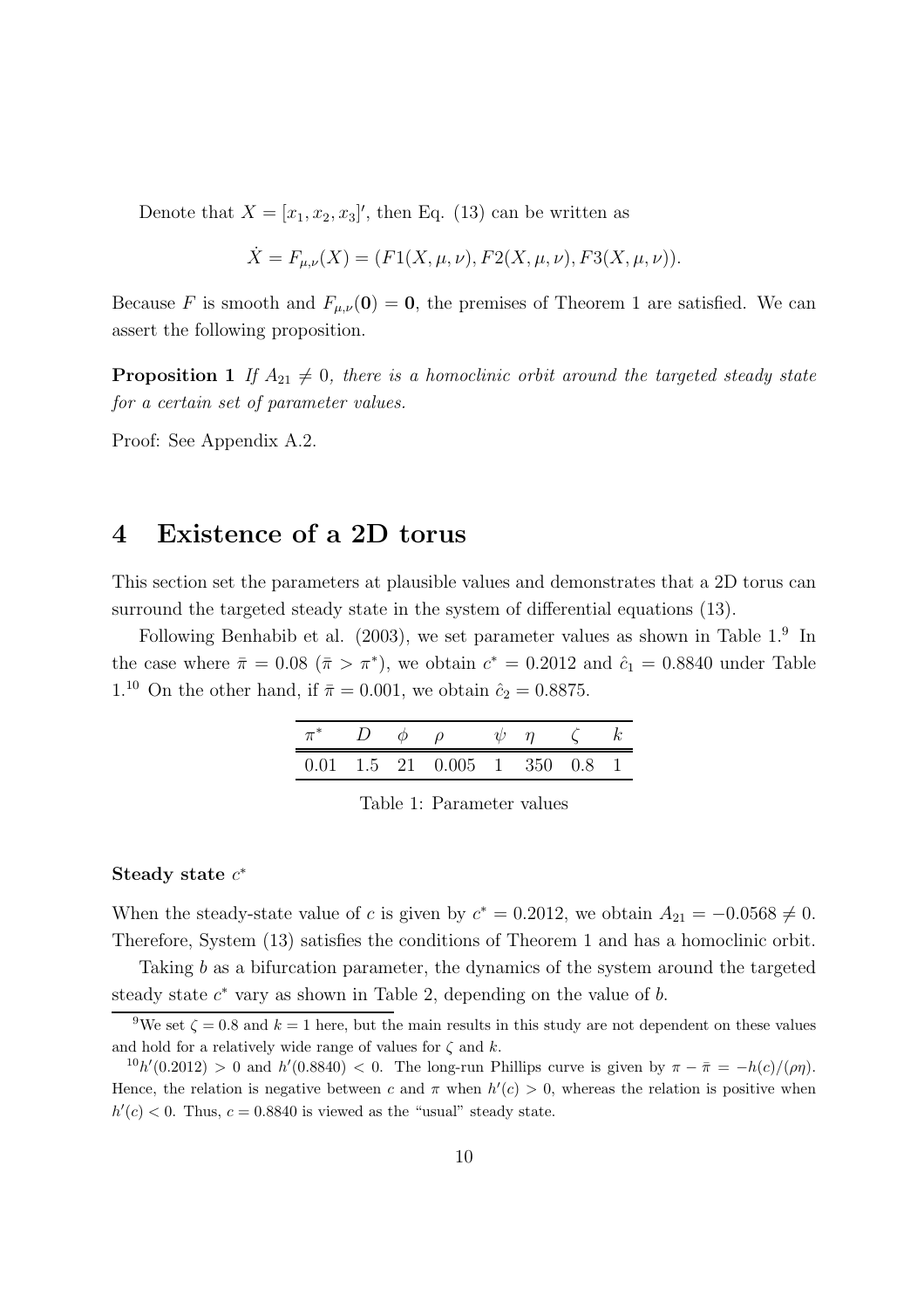| Value of $b$            |                                                     |  |
|-------------------------|-----------------------------------------------------|--|
| $b \in (0, b_h)$        | Unstable spiral (determinate).                      |  |
| $b = b_h \simeq 0.0033$ | Hopf bifurcation.                                   |  |
| $b\in(b_h,b_{sc})$      | Stable spiral (indeterminate) $\&$ unstable cycles. |  |
|                         | $b = b_{sc} \simeq 0.0054$ Homoclinic bifurcation.  |  |
| $b_{sc} < b$            | Saddle connection.                                  |  |

Table 2: Dynamics around the targeted steady state  $c^*$ 

 $b<sub>h</sub>$  is the value of b that satisfies the conditions for a Hopf bifurcation, provided in Appendix A.3. In the setting of Table 1, the Hopf bifurcation is subcritical, and therefore an unstable cycle exists around the stable spiral point. Moreover, we calculate the homoclinic bifurcation value  $b_{sc}$  as a value where cycles vanish.<sup>11</sup> Fig. 3 shows the numerical result when  $b = b_{sc}$ . A homoclinic orbit is evident.<sup>12</sup>

In addition, after plotting  $D$  on the abscissa and  $b$  on the ordinate, we can see the changes in  $b_h$  and  $b_{sc}$  when D increases (Fig. 4).



Figure 3: Homoclinic orbit

 $11$ Technically, the homoclinic bifurcation value can be obtained using the Melnikov method. See Guckenheimer and Holmes (1983, p. 371) for details.

<sup>&</sup>lt;sup>12</sup>Initial values of  $(x_1, x_2, x_3)$  are  $(x_1, x_2, x_3) = (0.811, 0.02, 0.001)$ .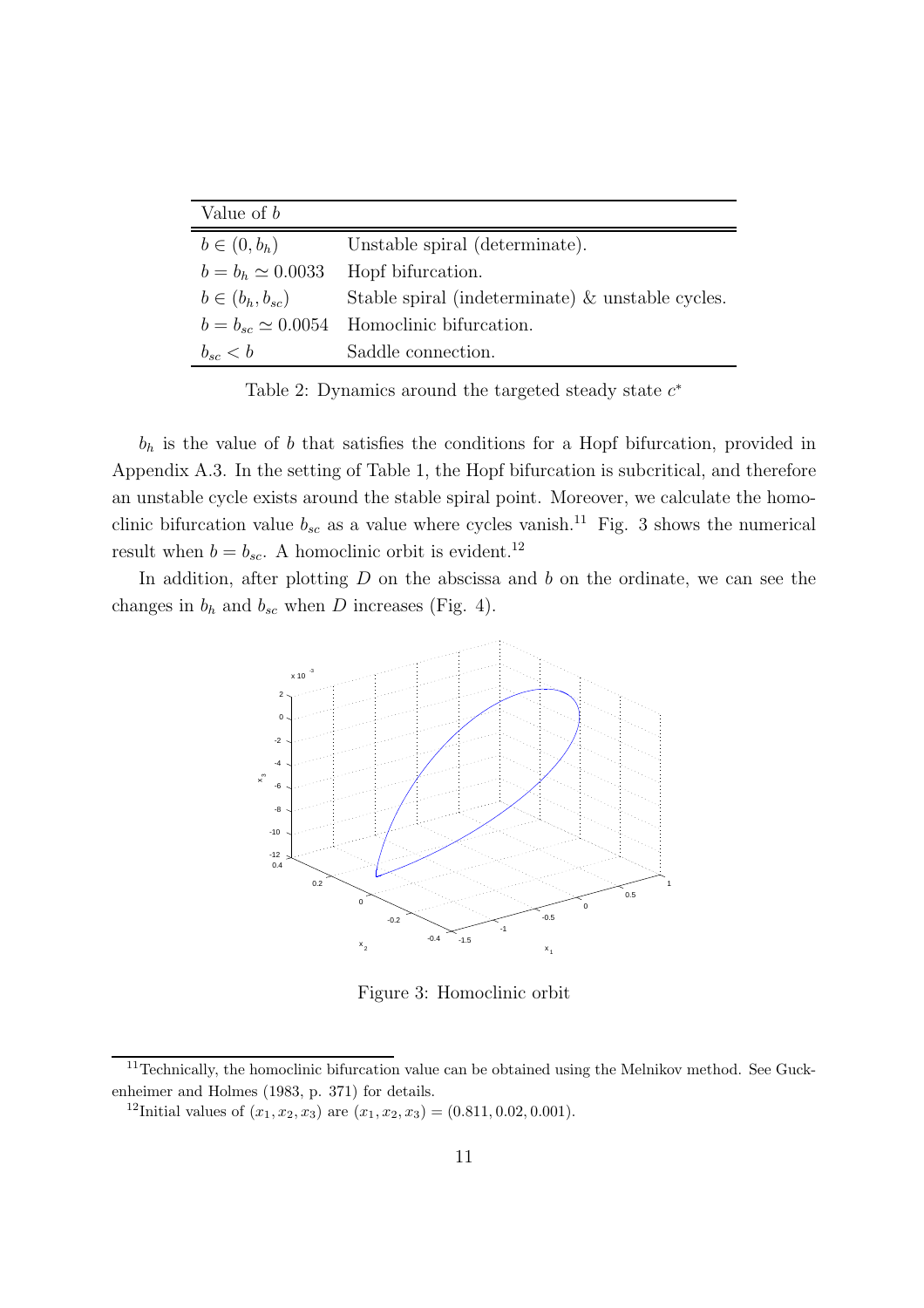

Figure 4: Changes in  $b_h$  and  $b_{sc}$ 

Fig. 5 shows the dynamics of a solution starting from a point inside the homoclinic orbit. The two of three Lyapunov exponents converge to zero (Fig.  $6^{13}$ ). Hence, a 2D torus exists inside the homoclinic orbit.

Such dynamics of a solution can also be seen for the values of  $b$  in the neighborhood of  $b_{sc}$ .

#### Steady states  $\hat{c}_1$  and  $\hat{c}_2$

When steady-state values of c are given by  $\hat{c}_1 = 0.8840$  (where  $\bar{\pi} > \pi^*$ ) and  $\hat{c}_2 = 0.8875$ (where  $\bar{\pi} < \pi^*$ ), the values of  $A_{21}$  are given by  $A_{21} = 0.1004 \neq 0$  and  $A_{21} = 0.1015 \neq 0$ , respectively. Therefore, in these cases, System (13) also satisfies the conditions of Theorem 1 and has a homoclinic orbit.

We also confirmed that the two of three Lyapunov exponents converge to zero. Hence, a 2D torus exists.

<sup>13</sup>We construct this figure based on a Matlab code presented by Wolf et al. (1985).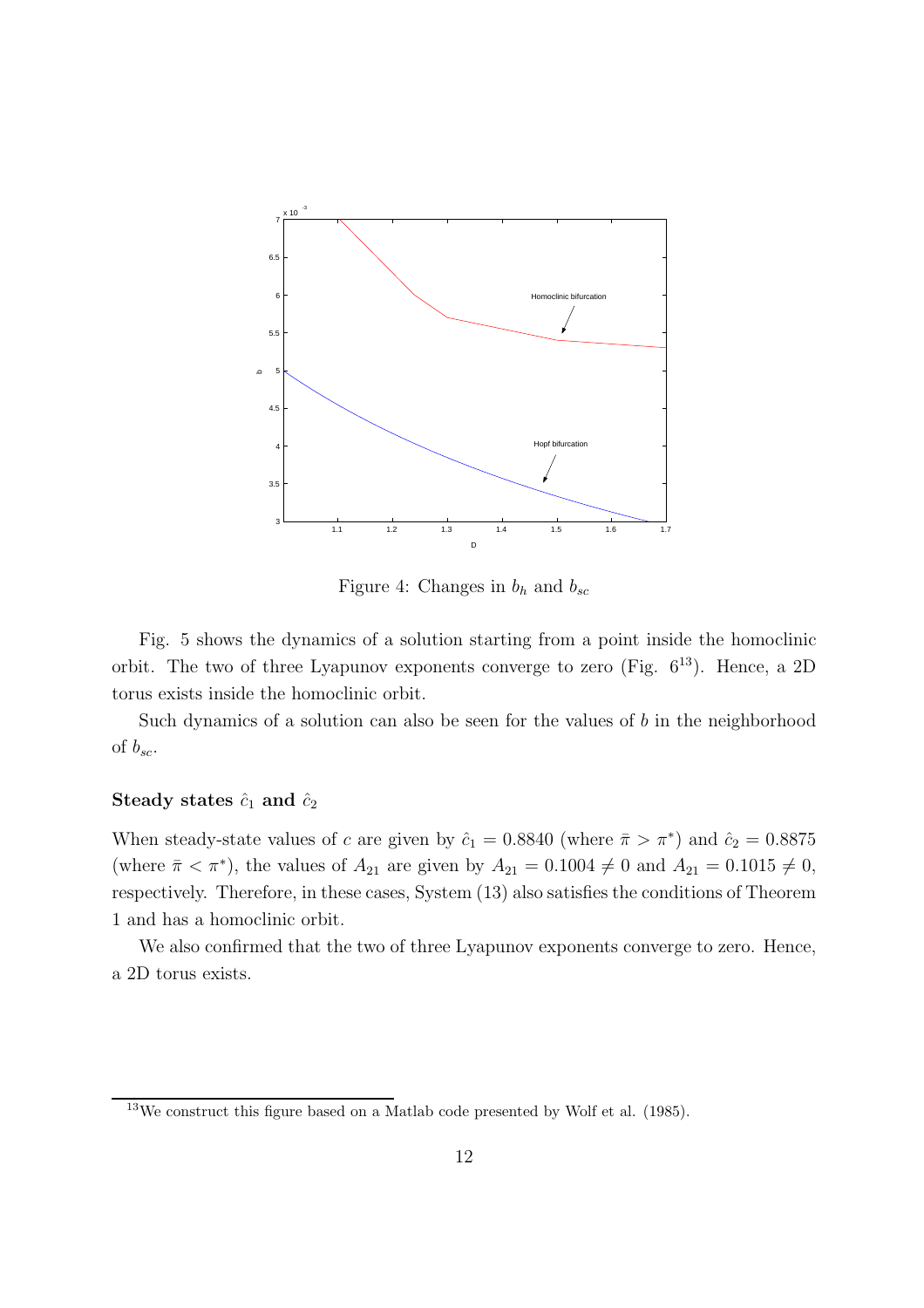

Figure 5: Dynamics of a solution starting from a point inside the homoclinic orbit



Figure 6: Dynamics of Lyapunov exponents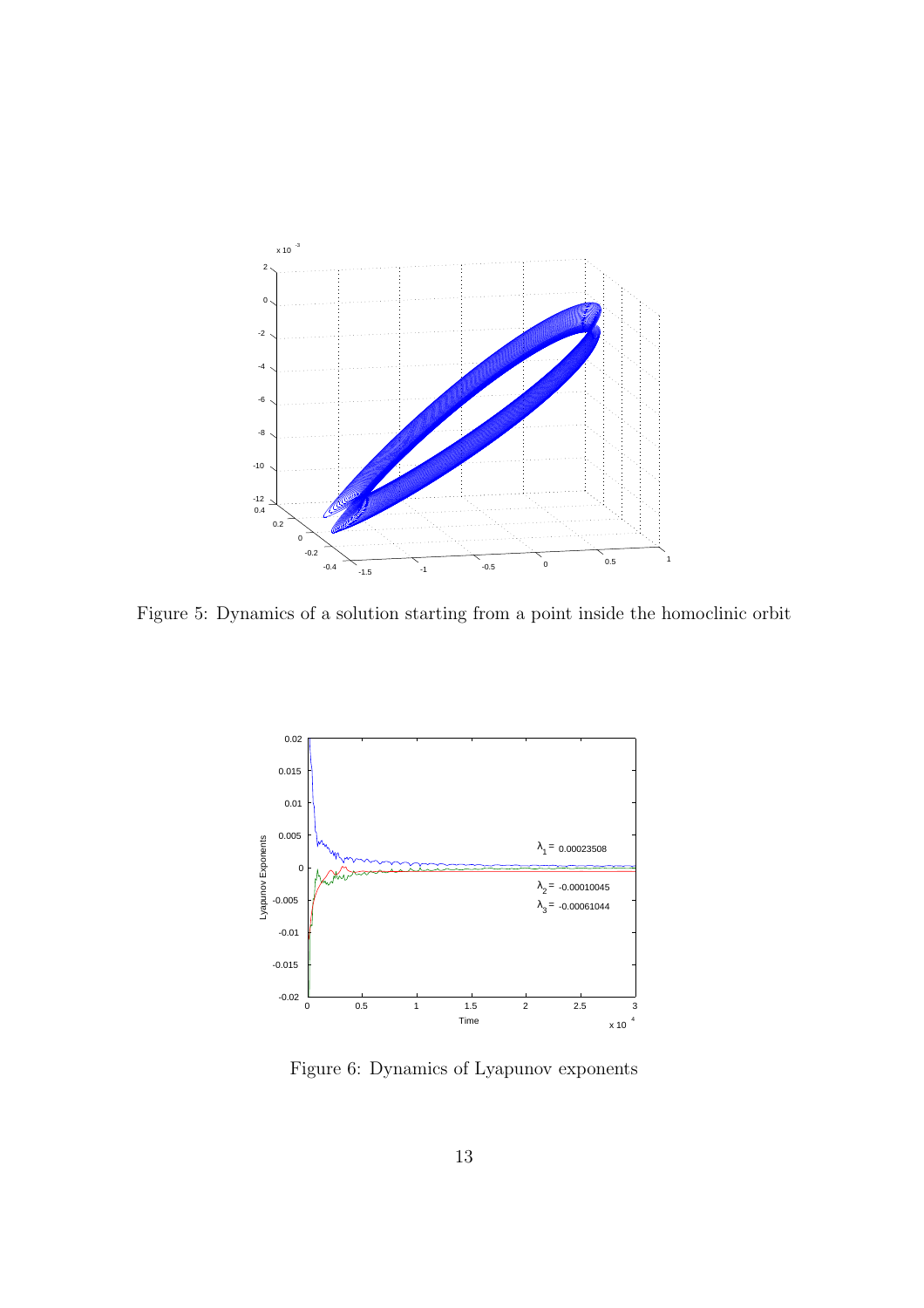### 5 Conclusion

This study has analytically demonstrated the existence of a homoclinic orbit by applying Kopell and Howard's (1975) theorem to a variant of a continuous-time New Keynesian DGE model of a liquidity trap (MIUF version of Benhabib et al's 2003 model).

Under a plausible set of parameter values, we confirmed the existence of a 2D torus inside a homoclinic orbit. Therefore, it is possible that a solution originating from a point inside a homoclinic orbit keeps fluctuating on a torus and can never attain the targeted steady state.

## A Appendix

### A.1 Household optimization

The household optimization problem is described as

$$
\begin{aligned}\nMaximize_{c,m,\omega_i} \quad U_i &= \int_0^\infty \left[ \ln c + \ln m - \frac{l_i^{1+\psi}}{1+\psi} - \frac{\eta}{2} (\omega_i - \bar{\omega})^2 \right] e^{-\rho t} dt, \\
\text{subject to} \\
\dot{a} &= ra + w_i l_i + (1 - \zeta) k - c - \tau - Rm, \\
\dot{W}_i &= \omega_i W_i, \\
l_i &= \left( \frac{W_i}{W} \right)^{-\phi} l.\n\end{aligned}
$$

The Hamiltonian function of this problem can be written as

$$
\mathcal{H} = \ln c + \ln m - \frac{[(\frac{W_i}{W})^{-\phi}l]^{1+\psi}}{1+\psi} - \frac{\eta}{2}(\omega_i - \bar{\omega})^2
$$

$$
+ \mu_1 \left[ ra + \frac{W_i}{p} \left( \frac{W_i}{W} \right)^{-\phi} l - c - Rm \right] + \mu_2 \omega_i W_i,
$$

where  $\mu_1$  and  $\mu_2$  are the costate variables of a and  $W_i$ , respectively. We obtain the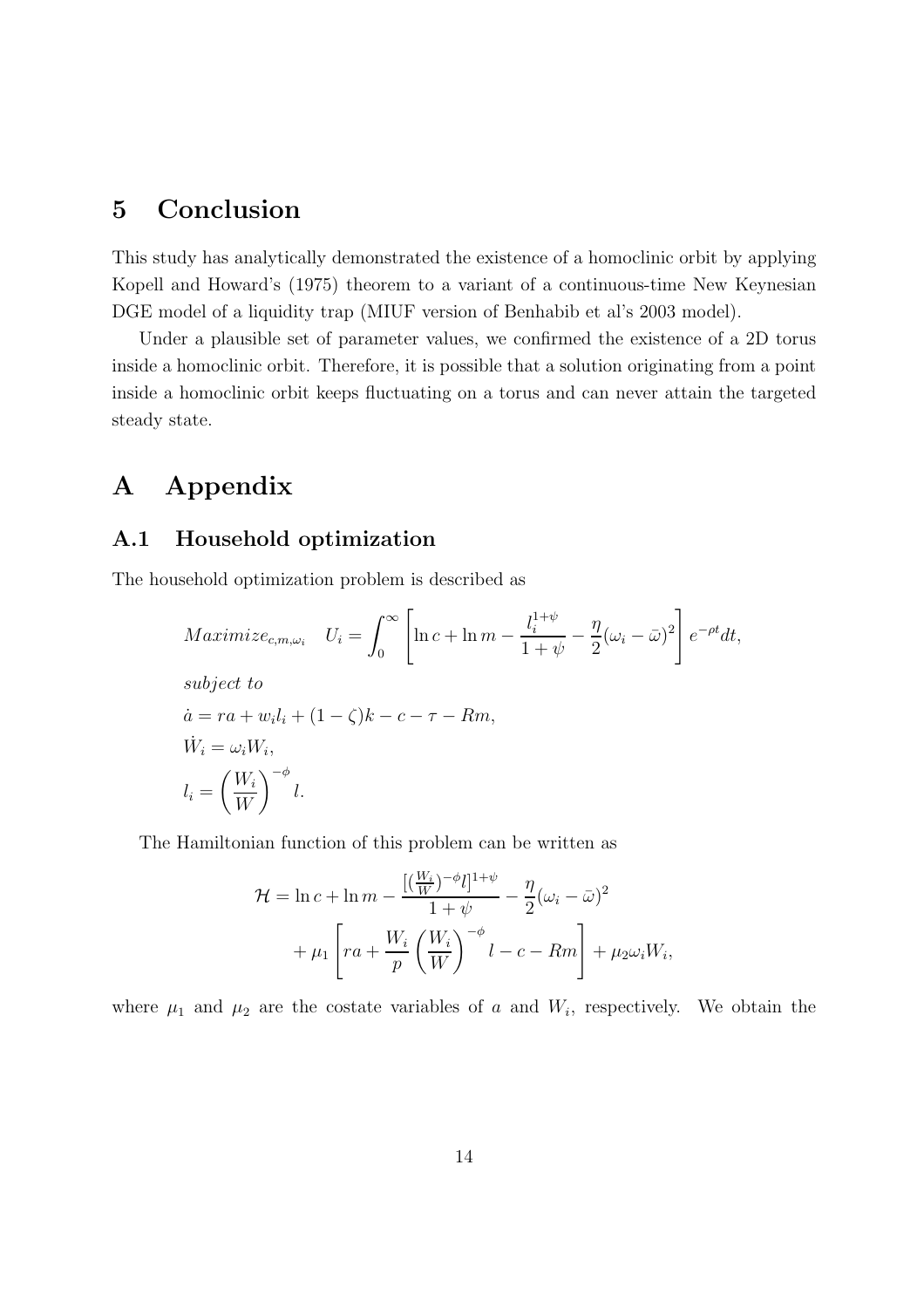first-order conditions for optimality:

$$
\frac{\partial \mathcal{H}}{\partial c} = \frac{1}{c} - \mu_1 = 0,\tag{A.1}
$$

$$
\frac{\partial \mathcal{H}}{\partial m} = \frac{1}{m} - \mu_1 R = 0,\tag{A.2}
$$

$$
\frac{\partial \mathcal{H}}{\partial \bar{\omega}} = -\eta(\omega_i - \omega^*) + \mu_2 W_i = 0, \tag{A.3}
$$

$$
\dot{\mu}_1 = \rho \mu_1 - \frac{\partial \mathcal{H}}{\partial a} = (\rho - r)\mu_1,\tag{A.4}
$$

$$
\dot{\mu}_2 = \rho \mu_2 - \frac{\partial \mathcal{H}}{\partial W_i} = \rho \mu_2 - \left[\frac{\phi l_i^{1+\psi}}{W_i} + \mu_1 (1-\phi) \frac{l_i}{p} + \mu_2 \omega_i\right]. \tag{A.5}
$$

The transversality conditions are

$$
\lim_{t \to \infty} a(t)e^{-\rho t} = 0,
$$
  

$$
\lim_{t \to \infty} W_i(t)e^{-\rho t} = 0.
$$

The Hessian of  $\mathcal{H}(c, m, \omega_i)$ , which we denote as |H|, is given by

$$
|H| = \begin{vmatrix} -\frac{1}{c^2} & 0 & 0 \\ 0 & -\frac{1}{m^2} & 0 \\ 0 & 0 & -\eta \end{vmatrix}.
$$

The principal minors of  $|H|$ , which we denote  $|H_1|$ ,  $|H_2|$ , and  $|H_3|$ , are given by

$$
|H_1| = -\frac{1}{c^2}, \ |H_2| = \begin{vmatrix} -\frac{1}{c^2} & 0\\ 0 & -\frac{1}{m^2} \end{vmatrix} = \frac{1}{c^2 m^2}, \ |H_3| = |H| = -\frac{1}{c^2 m^2 \eta}.
$$

Because  $|H_1| < 0$ ,  $|H_2| > 0$ , and  $|H_3| < 0$ , the second-order conditions for maximizing  $\mathcal{H}$ are satisfied.

Because households are symmetric, we can drop subscript i from  $l_i$ ,  $W_i$ , and  $\omega_i$ ; l obtain  $W_i = W$ , and  $\omega_i = \omega$ . Considering these expressions, Eqs. (A.1)–(A.5) are combined to  $i = l,$ 

$$
\frac{\dot{c}}{c} + \pi + \rho = R = \frac{c}{m},\tag{A.6}
$$

$$
\dot{\omega} = \rho(\omega - \bar{\omega}) - \frac{\phi l^{1+\psi}}{\eta} - \frac{(1-\phi)\zeta l}{\eta c}.
$$
\n(A.7)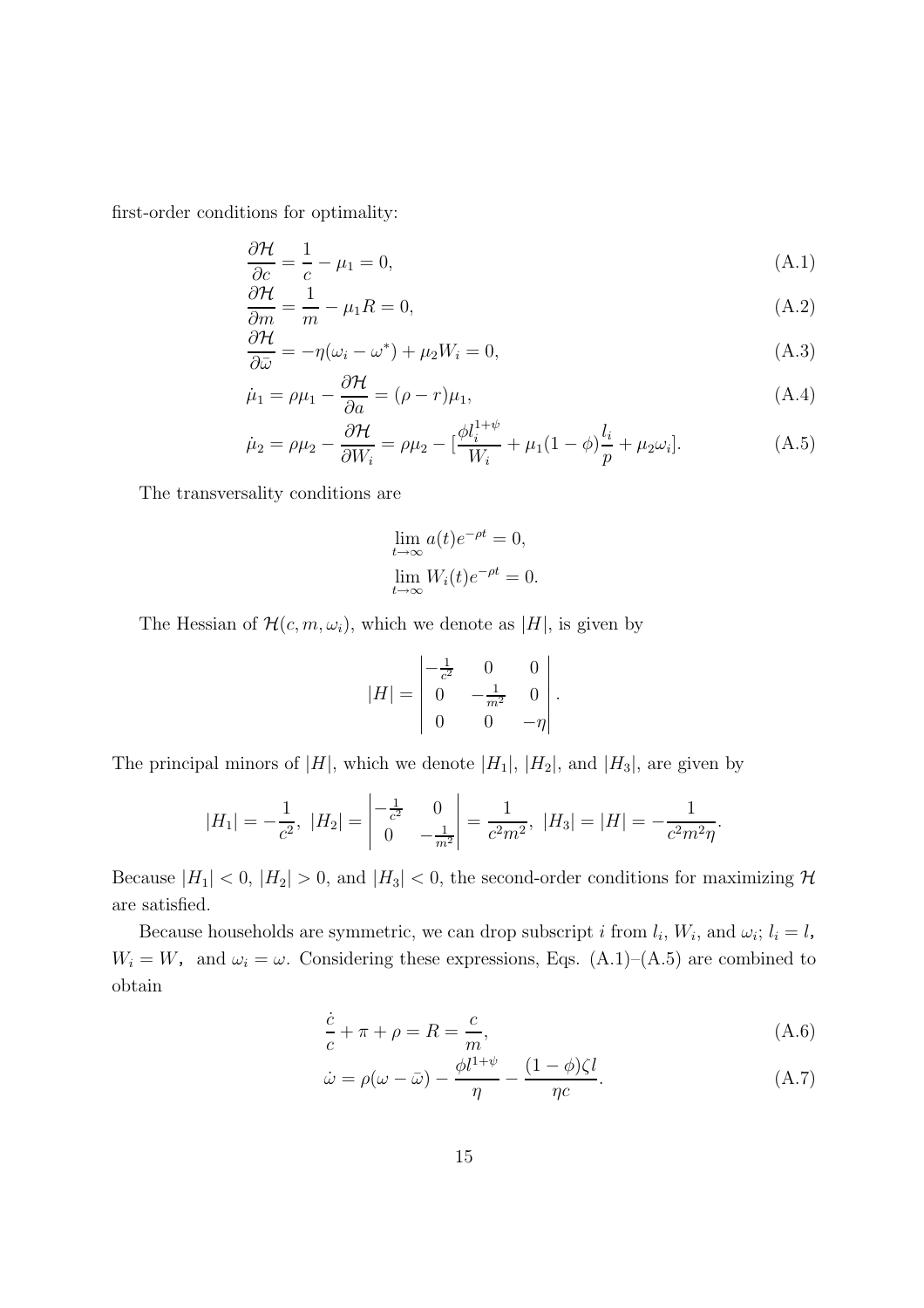## A.2 Applying Theorem 1 to the system of differential equations (13)

**Condition 1** The Jacobian matrix of  $F$  is given by

$$
dF_{\mu,\nu}(X) = \mathbf{J} = \begin{bmatrix} 0 & 1 & -De^{\frac{D}{R^*}x_3} \\ Z_{21} & \rho & 0 \\ 0 & b & -b \end{bmatrix},
$$

where  $Z_{21} \equiv \frac{\phi(1+\psi)}{n}$  $rac{+\psi}{\eta}$  $\left(\frac{c^*}{\zeta}\right)$  $\frac{e^{x}}{\zeta}e^{-x_1}-\frac{1-\zeta}{\zeta}$  $\frac{-\zeta}{\zeta}k)^{\psi}\frac{c^*}{\zeta}$  $\frac{e^*}{\zeta}e^{-x_1}+\frac{(1-\phi)(1-\zeta)\frac{k}{e^*}e^{x_1}}{\eta}$  $\frac{-\zeta\int_{c^{*}}e^{-t}}{\eta}$ .

Evaluating  $J$  at  $X = 0$ , we obtain

$$
dF_{\mu,\nu}(\mathbf{0}) = \mathbf{J}^* = \begin{bmatrix} 0 & 1 & -D \\ A_{21} & \rho & 0 \\ 0 & b & -b \end{bmatrix}.
$$

The characteristic equation of  $J$  is written as

$$
\Delta(\lambda) = \det(\mathbf{J}^* - \lambda \mathbf{I})
$$
  
= det  $\begin{bmatrix} -\lambda & 1 & -D \\ A_{21} & \rho - \lambda & 0 \\ 0 & b & -b - \lambda \end{bmatrix}$   
=  $\lambda^3 - (\rho - b)\lambda^2 - (\rho b + A_{21})\lambda - A_{21}b(1 - D).$ 

Because  $b = \tilde{b} \equiv -A_{21}/\rho$  and  $D = 1$  hold at  $(\mu, \nu) = (0, 0)$ , we obtain

$$
dF_{0,0}(\mathbf{0}) = J_{0,0}^* = \begin{bmatrix} 0 & 1 & -1 \\ A_{21} & \rho & 0 \\ 0 & \tilde{b} & -\tilde{b} \end{bmatrix}.
$$

The characteristic equation of this matrix is given by

$$
\Delta_{0,0}(\lambda) = \lambda^3 - (\rho - \tilde{b})\lambda^2 = \lambda^2(\lambda - (\rho - \tilde{b})),
$$

which has double-zero eigenvalues and one nonzero eigenvalue of  $\rho - \tilde{b}$ . Hence, Condition 1 is satisfied.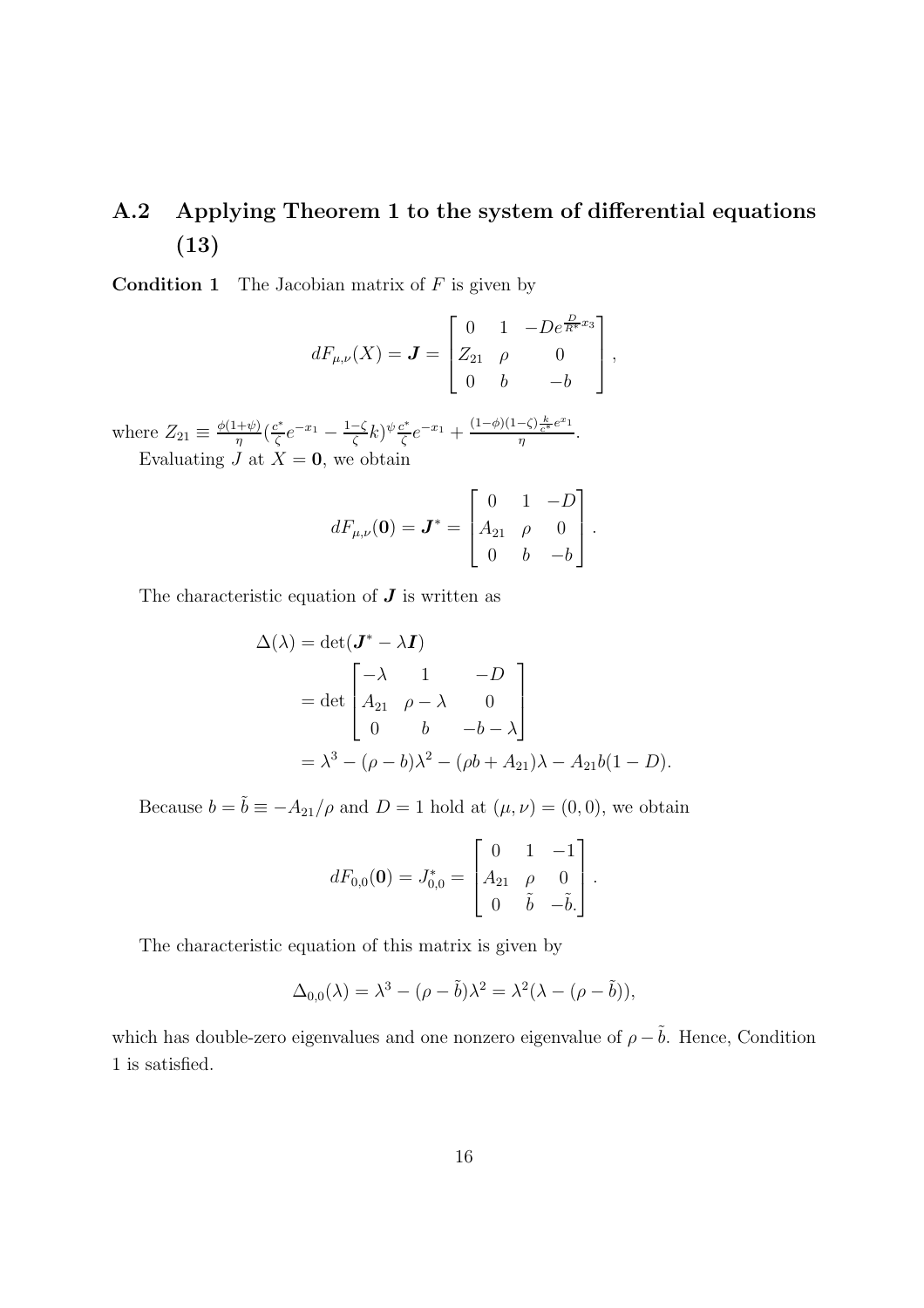The eigenvector associated with zero eigenvalues  $e = [e_1, e_2, e_3]'$  satisfies

$$
dF_{0,0}(\mathbf{0})e = 0e,
$$
  

$$
\begin{bmatrix} e_2 - e_3 \\ A_{21}e_1 + \rho e_2 \\ \tilde{b}e_2 - \tilde{b}e_3 \end{bmatrix} = \begin{bmatrix} 0 \\ 0 \\ 0 \end{bmatrix},
$$

and therefore

$$
e = q \begin{bmatrix} 1 \\ \tilde{b} \\ \tilde{b} \end{bmatrix},
$$

where  $q$  is an arbitrary constant.

### Condition 2

$$
\det dF_{\mu,\nu}(\mathbf{0}) = A_{21}b(1 - D)
$$

$$
= A_{21}\left(\mu - \frac{A_{21}}{\rho}\right)\nu.
$$

Hence, the Jacobian matrix of the map  $(\mu, \nu) \to (\det dF_{\mu,\nu}(\mathbf{0}), \sigma(dF_{\mu,\nu}(\mathbf{0})))$  is given by

$$
\begin{bmatrix} A_{21}(1-D) & A_{21}b \\ \sigma_{\mu} & \sigma_{\nu} \end{bmatrix}.
$$

Evaluating this matrix at  $(\mu, \nu) = (0, 0)$ , we obtain

$$
\begin{bmatrix} 0 & A_{21}\tilde{b} \\ \sigma_{\mu}(dF_{0,0}(\mathbf{0})) & \sigma_{\nu}(dF_{0,0}(\mathbf{0})) \end{bmatrix}.
$$

This matrix cannot become zero as long as  $\tilde{b} \neq 0$  (i.e.,  $A_{21} \neq 0$ ). Therefore, if  $\tilde{b} \neq 0$ , Condition 2 is satisfied. There is no need to calculate  $\sigma$  because it is only necessary to confirm that the above matrix is nonzero.

**Condition 3** The Hessian matrix of  $F1$  is given by

$$
\boldsymbol{H}_1 = \frac{d^2 F1}{dX^2} = \begin{bmatrix} 0 & 0 & 0 \\ 0 & 0 & 0 \\ 0 & 0 & -\frac{D^2}{R^*} e^{\frac{D}{R^*} x_3} \end{bmatrix},
$$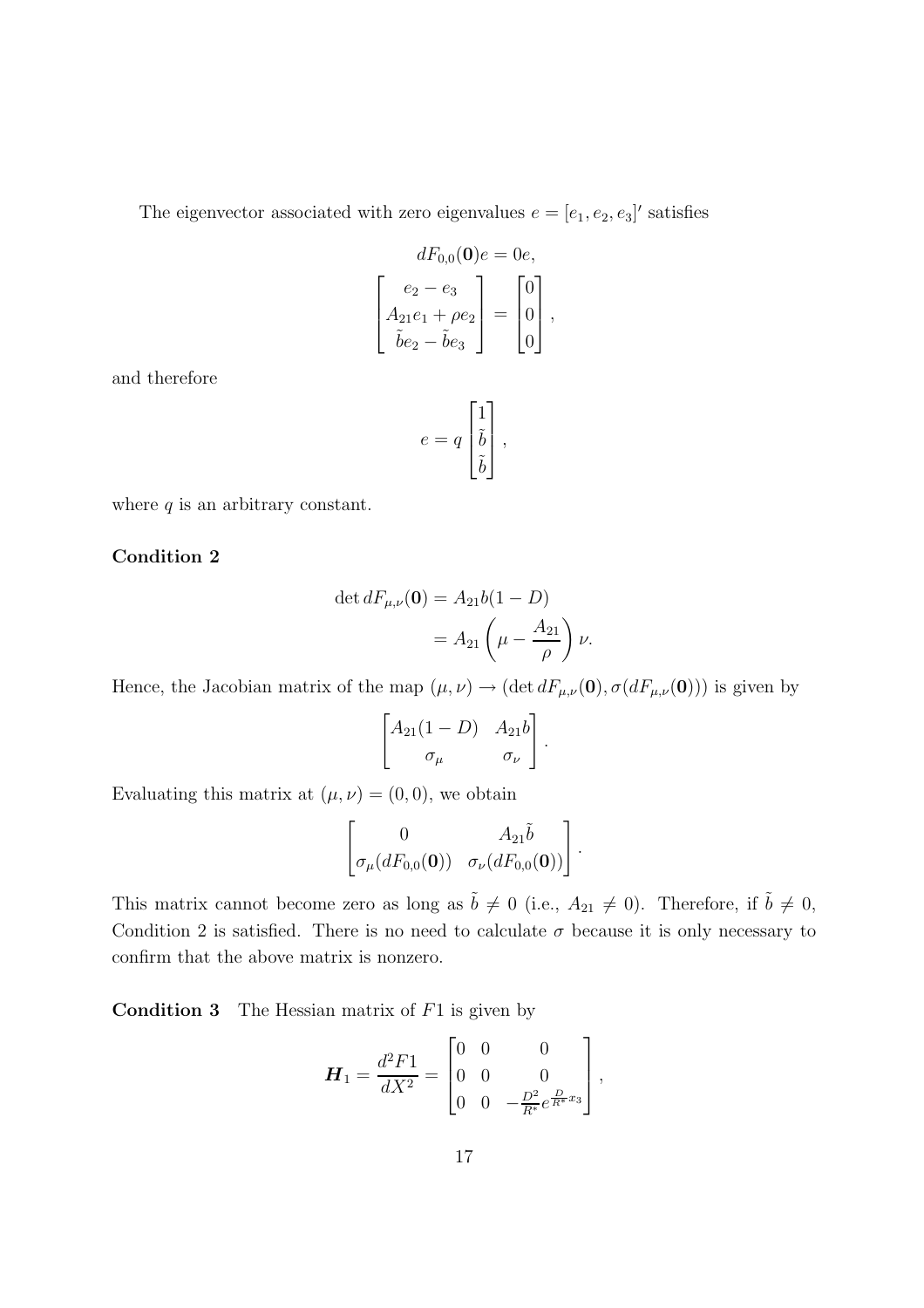the Hessian matrix of  $F2$  is given by

$$
\boldsymbol{H}_2 = \frac{d^2 F2}{dX^2} = \begin{bmatrix} -A_{21}(1+\psi)e^{-x_1(1+\psi)} & 0 & 0\\ 0 & 0 & 0\\ 0 & 0 & 0 \end{bmatrix},
$$

and the Hessian matrix of  $F3$  is given by

$$
\boldsymbol{H}_3 = \frac{d^2 F3}{dX^2} = \begin{bmatrix} 0 & 0 & 0 \\ 0 & 0 & 0 \\ 0 & 0 & 0 \end{bmatrix}.
$$

Evaluating these matrices at  $(X, \mu, \nu) = (0, 0, 0)$ , we obtain

$$
\boldsymbol{H}_1 = \begin{bmatrix} 0 & 0 & 0 \\ 0 & 0 & 0 \\ 0 & 0 & -\frac{1}{R^*} \end{bmatrix}, \quad \boldsymbol{H}_2 = \begin{bmatrix} -A_{21}(1+\psi) & 0 & 0 \\ 0 & 0 & 0 \\ 0 & 0 & 0 \end{bmatrix}, \quad \boldsymbol{H}_3 = \boldsymbol{0}.
$$

Using these expressions, we obtain

$$
Q(X, X) = \begin{bmatrix} \frac{1}{2}X'H_1X \\ \frac{1}{2}X'H_2X \\ \frac{1}{2}X'H_3X \end{bmatrix} = \begin{bmatrix} -\frac{1}{2}\frac{x_3^2}{R^*} \\ -\frac{1}{2}A_{21}(1+\psi)x_1^2 \\ 0 \end{bmatrix}.
$$

Substitute the eigenvector  $e = [1, \tilde{b}, \tilde{b}]'$  into X to obtain

$$
Q(e, e) = \begin{bmatrix} -\frac{1}{2} \frac{\tilde{b}^2}{R^*} \\ -\frac{1}{2} A_{21} (1 + \psi) \\ 0 \end{bmatrix}.
$$

Therefore,

$$
[dF_{0,0}(\mathbf{0})Q(e,e)] = \begin{bmatrix} 0 & 1 & -1 & -\frac{1}{2}\frac{\tilde{b}^2}{R^*} \\ -\tilde{b}\rho & \rho & 0 & -\frac{1}{2}A_{21}(1+\psi) \\ 0 & \tilde{b} & -\tilde{b} & 0 \end{bmatrix}.
$$

As long as  $\tilde{b} \neq 0$  ( $A_{21} \neq 0$ ), the rank of this matrix is 3. Hence, if  $\tilde{b} \neq 0$ , Condition 3 is satisfied.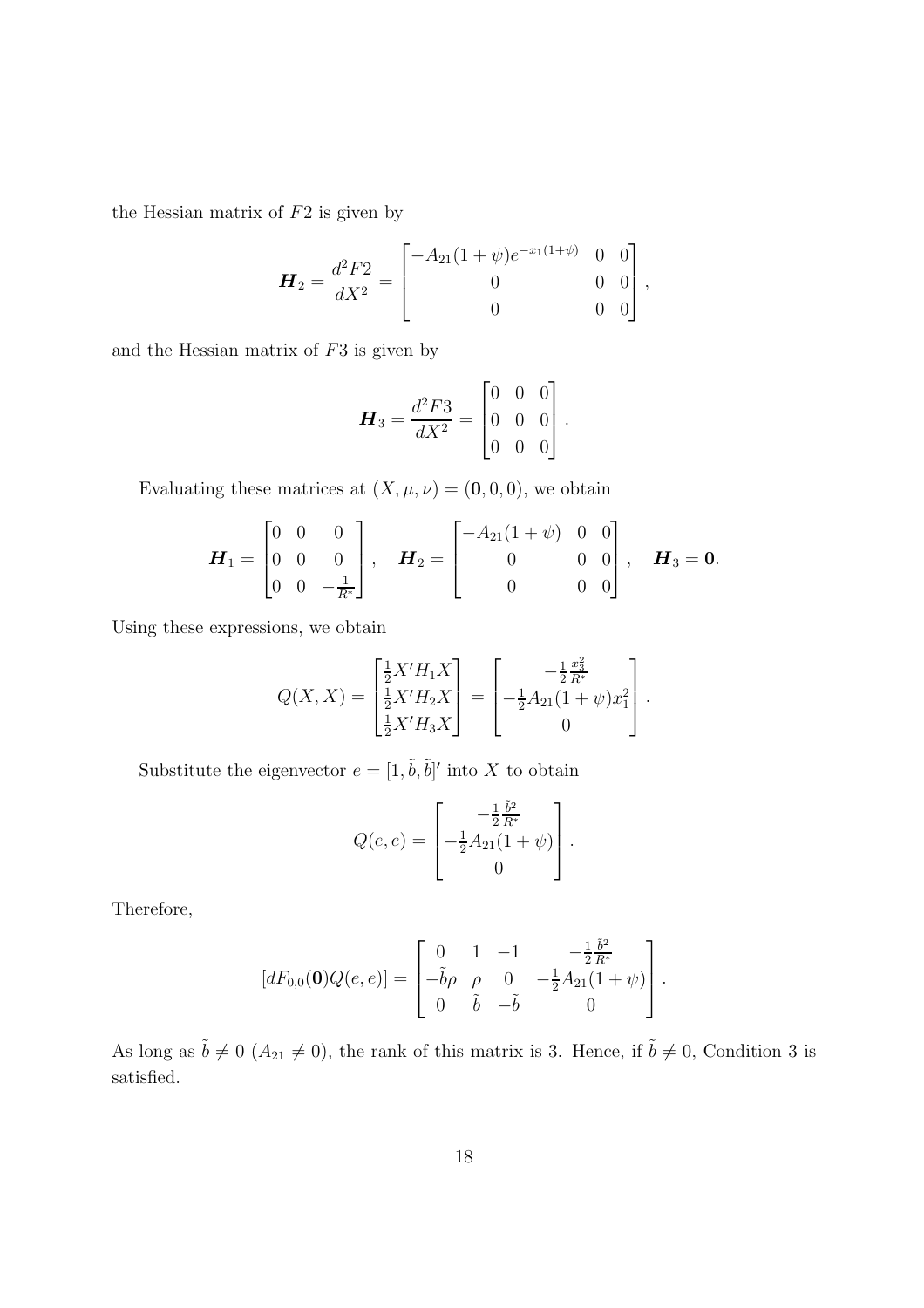### A.3 Hopf bifurcation theorem

The Hopf bifurcation theorem for a three-dimensional system of differential equations represented by the coefficients of a characteristic equation is proposed by Asada (1995).

Theorem 2 (Asada, 1995) : There are periodic solutions that bifurcate from the fixed point X<sup>\*</sup> if and only if the characteristic equation  $\Delta(\lambda;\mu) = \lambda^3 + a_1\lambda^2 + a_2\lambda + a_3 = 0$ satisfies the following conditions at  $\mu = \mu_1$ :

(i)  $a_1 \neq 0$ ,  $a_2 > 0$ ,  $\Delta_1 \equiv a_1 a_2 - a_3 = 0$ ,  $(ii) \frac{d\Delta_1}{d\mu} \neq 0.$ 

## Acknowledgments

We appreciate comments and suggestions from Professors Hiroyuki Yoshida (Nihon University), Toichiro Asada (Chuo University), Akio Matsumoto (Chuo University), and the seminar participants at Chuo University.

## References

- [1] Asada, T. (1995). "Kaldorian Dynamics in an Open Economy," Journal of Economics 62, 239–269.
- [2] Benhabib, J., S. Schmitt-Grohé, and M. Uribe (2001). "The Perils of Taylor Rules," Journal of Economic Theory 96, 40–69.
- [3] Benhabib, J., S. Schmitt-Grohé, and M. Uribe (2002a). "Chaotic Interest Rate Rules," American Economic Review Papers and Proceedings 92, 72–78.
- [4] Benhabib, J., S. Schmitt-Grohé, and M. Uribe (2002b). "Avoiding Liquidity Traps," Journal of Political Economy 110, 535–563.
- [5] Benhabib, J., S. Schmitt-Grohé, and M. Uribe (2003). "Backward-Looking Interest-Rate Rules, Interest-Rate Smoothing, and Macroeconomic Instability," Journal of Money, Credit and Banking 33, 1379–1412.
- [6] Blanchard, O. J. and N. Kiyotaki (1987). "Monopolistic Competition and the Effects of Aggregate Demand," American Economic Review 77, 647–666.